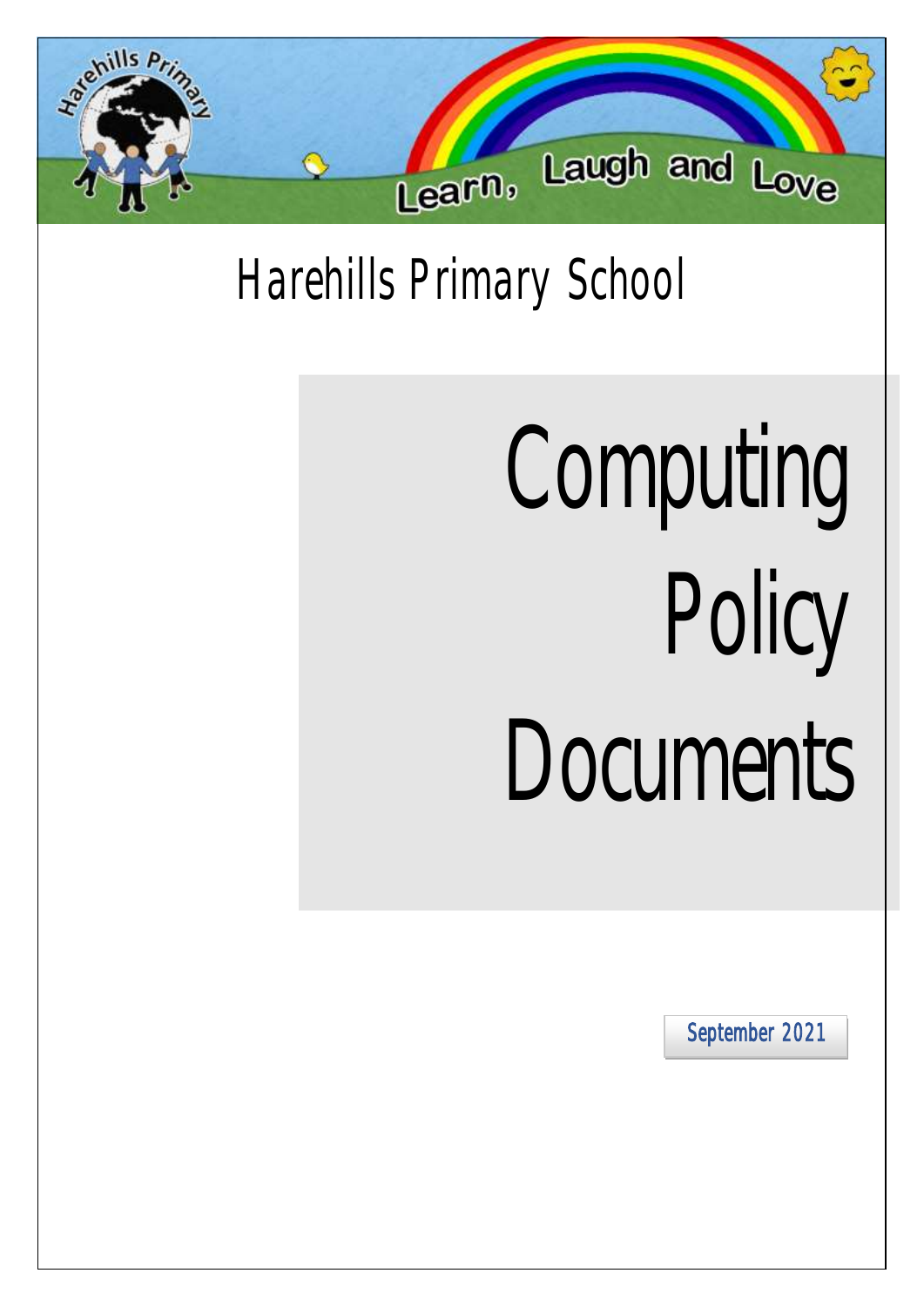# Table of Contents

| <b>Computing Policy</b><br>Overview<br>Aims of Computing Provision<br>Resourcing our Computing Provision<br>The Teaching of Computing<br>Planning<br>Assessment<br>Monitoring<br>Differentiation<br>Saving of Pupil Work on the Server<br>The Role of the Senior Leadership Team<br>The Role of the Computing Team<br>The Role of Subject Leaders<br>The Role of Teachers<br>Staff Development<br>Continuity and Progression in Computing<br>Pupils with Special Educational Needs<br>The Internet<br>New Equipment<br>Health and Safety<br>Policy Update | 2<br>$\begin{array}{c}\n2 \\ 2 \\ 3 \\ 4\n\end{array}$<br>$\overline{4}$<br>$\sqrt{4}$<br>$\overline{4}$<br>5<br>5<br>6<br>6<br>6<br>6<br>7<br>7<br>7<br>7<br>8<br>8<br>8 |
|-----------------------------------------------------------------------------------------------------------------------------------------------------------------------------------------------------------------------------------------------------------------------------------------------------------------------------------------------------------------------------------------------------------------------------------------------------------------------------------------------------------------------------------------------------------|---------------------------------------------------------------------------------------------------------------------------------------------------------------------------|
| School Online Safety Policy                                                                                                                                                                                                                                                                                                                                                                                                                                                                                                                               | 9                                                                                                                                                                         |
| Writing and reviewing the online safety policy<br>Introduction<br>Relevant Legislation and Guidance<br>Unacceptable Use<br>Sanctions<br>Rationale<br>Communication<br>Online Safety<br>Responsibilities<br>Teaching and learning<br>Managing Internet Access<br>Pupils<br>Parents<br>Protection from Cyber Attacks<br><b>Internet Access</b><br>Parents and Visitors<br><b>Policy Decisions</b><br><b>Communications Policy</b><br>Staff ICT Code of Conduct<br>Acceptable Use Policy Year1/Year2<br>Acceptable Use Policy Year3/Year4/Year 5/Year 6      | 9<br>10<br>11<br>11<br>13<br>13<br>13<br>13<br>14<br>15<br>17<br>19<br>20<br>21<br>25<br>25<br>27<br>28<br>29<br>30<br>31                                                 |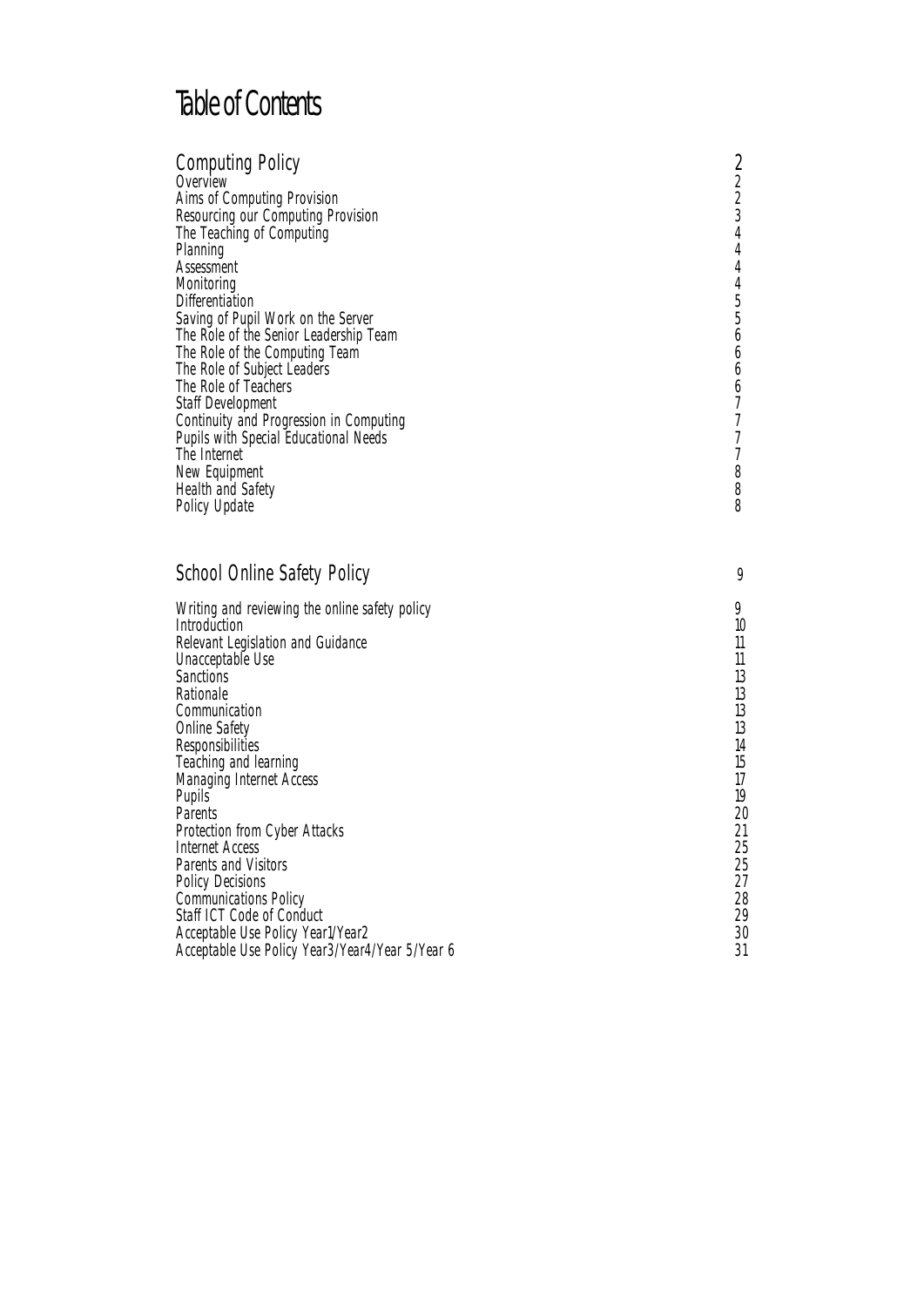# Computing Policy

#### Overview

ICT is changing the lives of everyone. Through teaching ICT, we equip children to participate in a rapidlychanging world where work and leisure activities are increasingly transformed by technology. We enable them to find, explore, analyse, exchange and present information. We also focus on developing the skills necessary for children to be able to use information in a discriminating and effective way. ICT skills are a major factor in enabling children to be confident, creative and independent learners. ICT also facilitates us to be able to be more effective teachers. Personalising learning is critical to the next generation of education, and with this in mind, our ICT Policy has been refocused on how we can personalise our children's learning and give them the opportunities to develop their own skills at their own pace. The focus on the new curriculum is now on Computing, rather than ICT as a whole. This has meant that the new curriculum is vastly different to the old curriculum.

#### The aims of the current ICT Provision

The aims of ICT within our school are to enable children:

- $\triangleright$  To provide pupils with opportunities to develop their ICT capabilities in all areas specified by the national curriculum.
- $\triangleright$  To allow pupils to gain confidence and enjoyment from their ICT activities and to develop skills which extend and enhance their learning throughout the curriculum.
- $\triangleright$  To develop pupils' awareness of the use of computers not only in the classroom, but in everyday life.
- $\triangleright$  To give children opportunities to personalise their own learning and assess themselves.
- $\triangleright$  To allow pupils to evaluate the potential of computers and also their limitations.
- $\triangleright$  To develop logical thinking and problem solving.
- $\triangleright$  To provide opportunities for pupils to gain knowledge about ICT tools. These include word-processors, databases, control devices, graphics and software for processing sound and images.
- ➢ To encourage pupils to become autonomous, independent users of ICT both as a learning resource and as a discipline in its own right.
- $\triangleright$  To develop a whole school approach to ICT ensuring continuity and progression.
- ➢ To explore their attitudes towards ICT and its value to them and society in general. For example, to learn about issues of security, confidentiality and accuracy and safety.

The aims of ICT within our school are to enable teachers and support staff:

- $\triangleright$  To use ICT to enable teachers to raise attainment levels.
- $\triangleright$  To give teachers the tools they need to personalise our children's learning.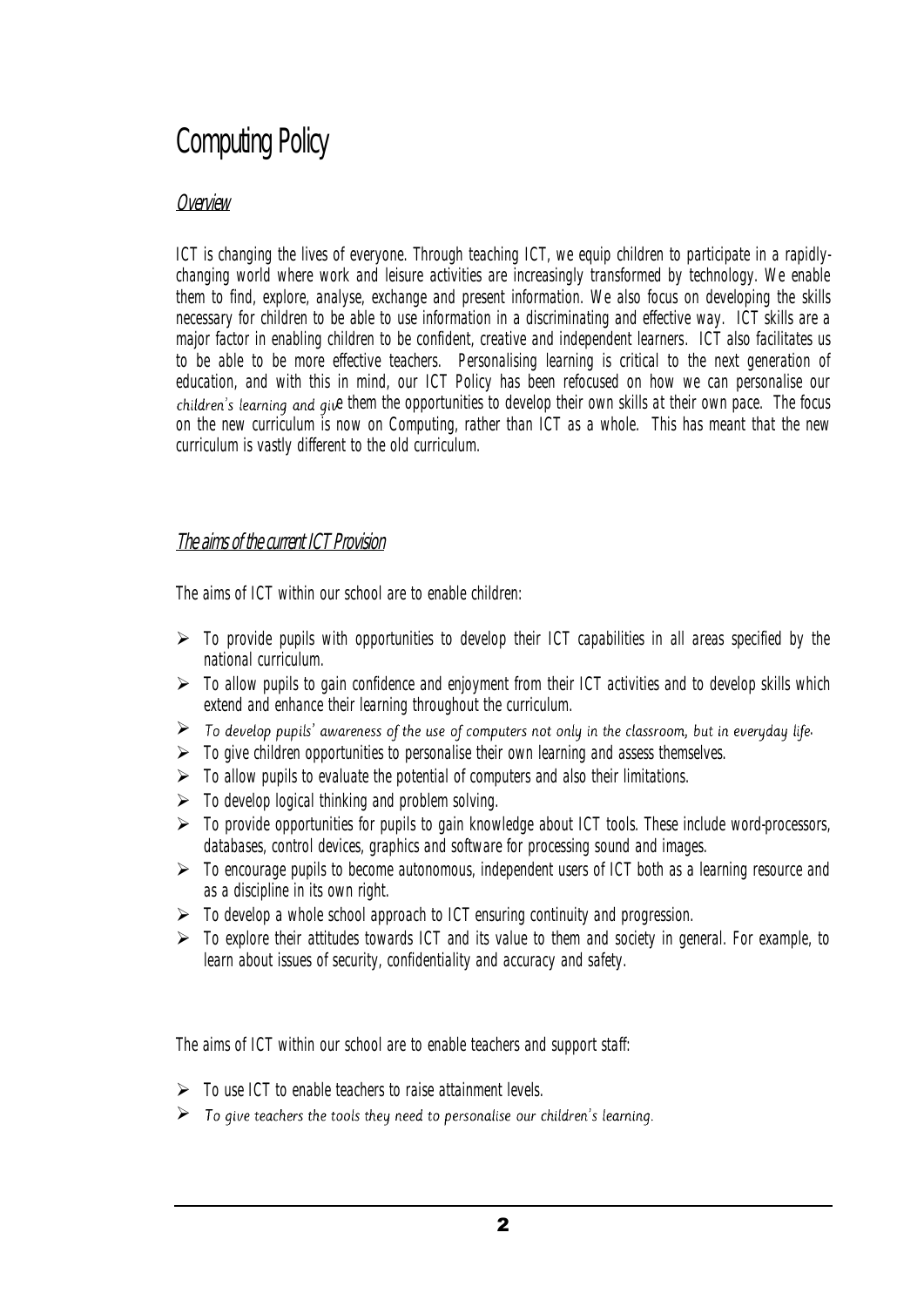- ➢ To use presentation software such as Smart Notebook and Powerpoint to provide interactive teaching resources.
- > To use the wealth of online learning resources to stimulate our children's interest in their learning and to provide for their different learning styles.
- ➢ To build ICT into all areas of the curriculum so that children can have regular access to ICT as part of their core and creative curriculum.

#### Resourcing our ICTProvision

The strength of ICT within our school is that it can provide equality of access to the curriculum for all children - which allows them to function as their level and gives teachers the opportunity to personalise their learning wherever possible. ICT can act as an aid to communication or a means of controlling their environment, as well as an integrated aid to learning. The provision of resources should take into account the needs, abilities and interests of all children, especially:

- $\triangleright$  Children who have a special skill or talent.
- $\triangleright$  Children who speak a language other than English.
- $\triangleright$  Children from all backgrounds.
- $\triangleright$  Children who experience difficulties with learning.
- $\triangleright$  Children with physical and sensory difficulties.
- $\triangleright$  Children who have behavioural issues.
- $\triangleright$  Equality of opportunities for both girls and boys.

With this in mind, the Computing Team has focused on resourcing our school to deal with these priorities. We now have in place the following hardware and software:

- ➢ Smartboards in every classroom.
- $\triangleright$  At least 1 PC in every classroom.
- ➢ A fully functioning 30 PC ICT Suite equipped with headphones and microphones.
- $\triangleright$  Three 16 PC Laptop Trolleys.
- ➢ If needed, teaching staff have their own laptop for planning and creating teaching resources.
- $\triangleright$  A set of iPads for teaching staff
- $\triangleright$  A set of 16 Nintendo DS Lites with Brain Training.
- ➢ Three sets of 6 Beebots for teaching control in lower school.
- $\triangleright$  A set of 6 Probots for teaching control in upper school. These can be controlled from the school network using specific software.
- $\triangleright$  A Beebot set of floor maps and accessories for our SEN provision.
- $\triangleright$  A set of 6 data control logging boxes which monitor temperature, light and sound. These can download data from the control boxes direct to the school network using specific software.
- $\triangleright$  A set of heart monitoring equipment.
- $\triangleright$  A digital camera for each year group.
- $\triangleright$  A set of 6 Digiblue cameras for video and photography work.
- ➢ A set of 6 Digital cameras and tripods for animation / photography work.
- ➢ Subscription to Primary Espresso.
- ➢ Subscription to Education City.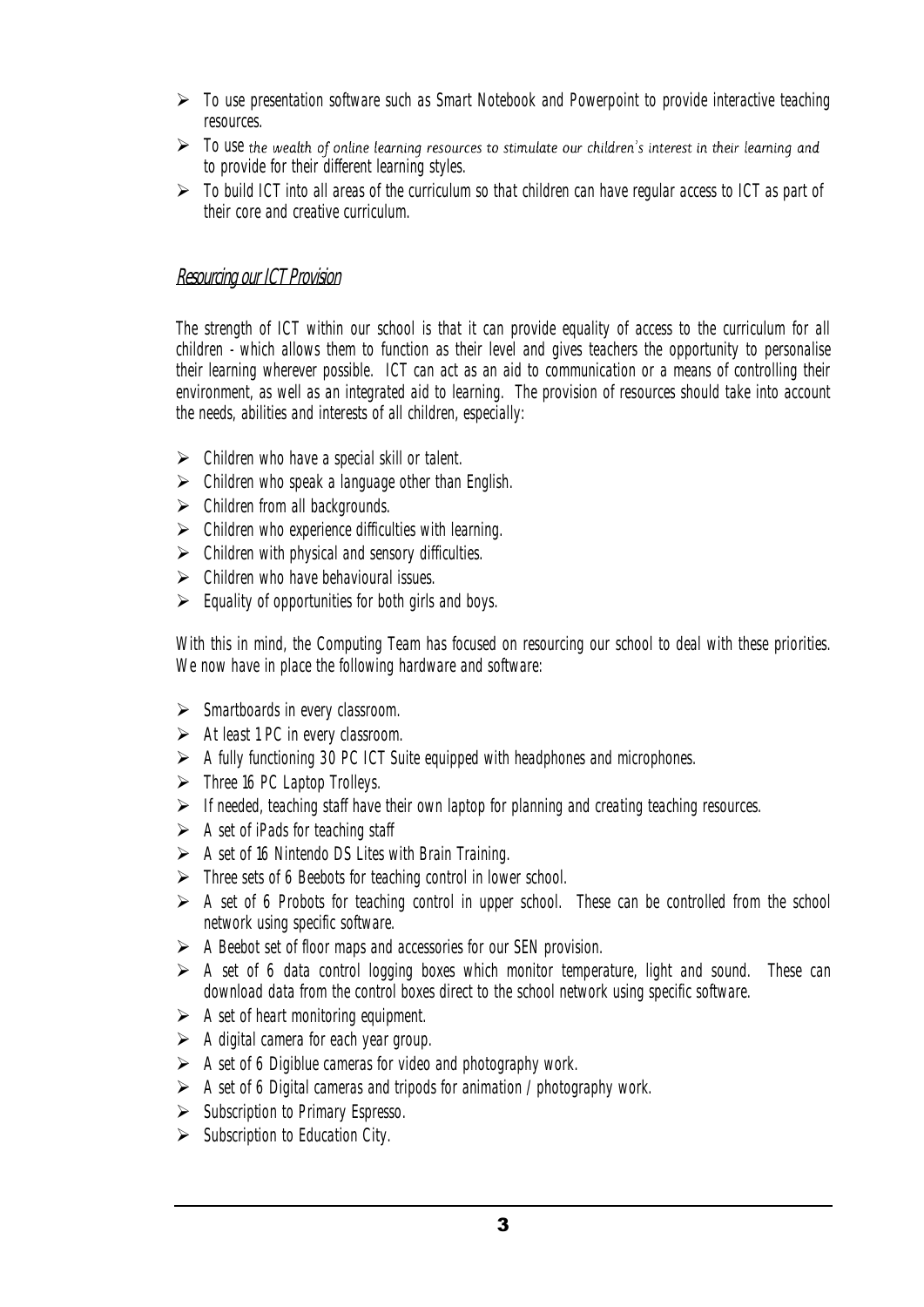- ➢ Subscription to Purple Mash
- ➢ Subscription to Mathletics.
- ➢ Subscription to Hamilton Trust,
- ➢ Subscription to Testbase.
- ➢ Subscription to SATS Tests Online
- $\triangleright$  Subscription to Bug Club.
- ➢ Penpals Software
- ➢ Descriptosaurus
- $\geq$  30 Licenses for Clicker 5 for use in lower school and with EAL children.
- ➢ An Amazon Echo Dot

#### The Teaching of Computing

Although Computing skills are taught in timetabled Computing lessons - it is expected that it will not be taught in isolation. Children's learning experiences in Computing across the curriculum must support and reinforce each other. This requires that Computing skills are taught, not only in timetabled ICT lessons, but also in other areas of the curriculum. Our Computing provision should now be much more integrated into core and theme work.

#### Planning

During the academic year 2018-2019, teachers will be working with the New National Curriculum. The Computing Curriculum has vastly changed and teachers will be planning within the new curriculum as much as possible.

#### Assessment

This is subject to a review during the academic year, 2019/2020

#### Monitoring

During the academic year 2017/2018monitoring of Long Term Planning was undertaken across school to ensure coverage of key curriculum areas in lessons and throughout the year. In September 2018, Long Term Planning was monitored again to check that planning meets the objectives covered in the national curriculum.

In 2018-2019 more detailed monitoring will be undertaken to ensure that LTP and MTP is translated into weekly plans and lessons.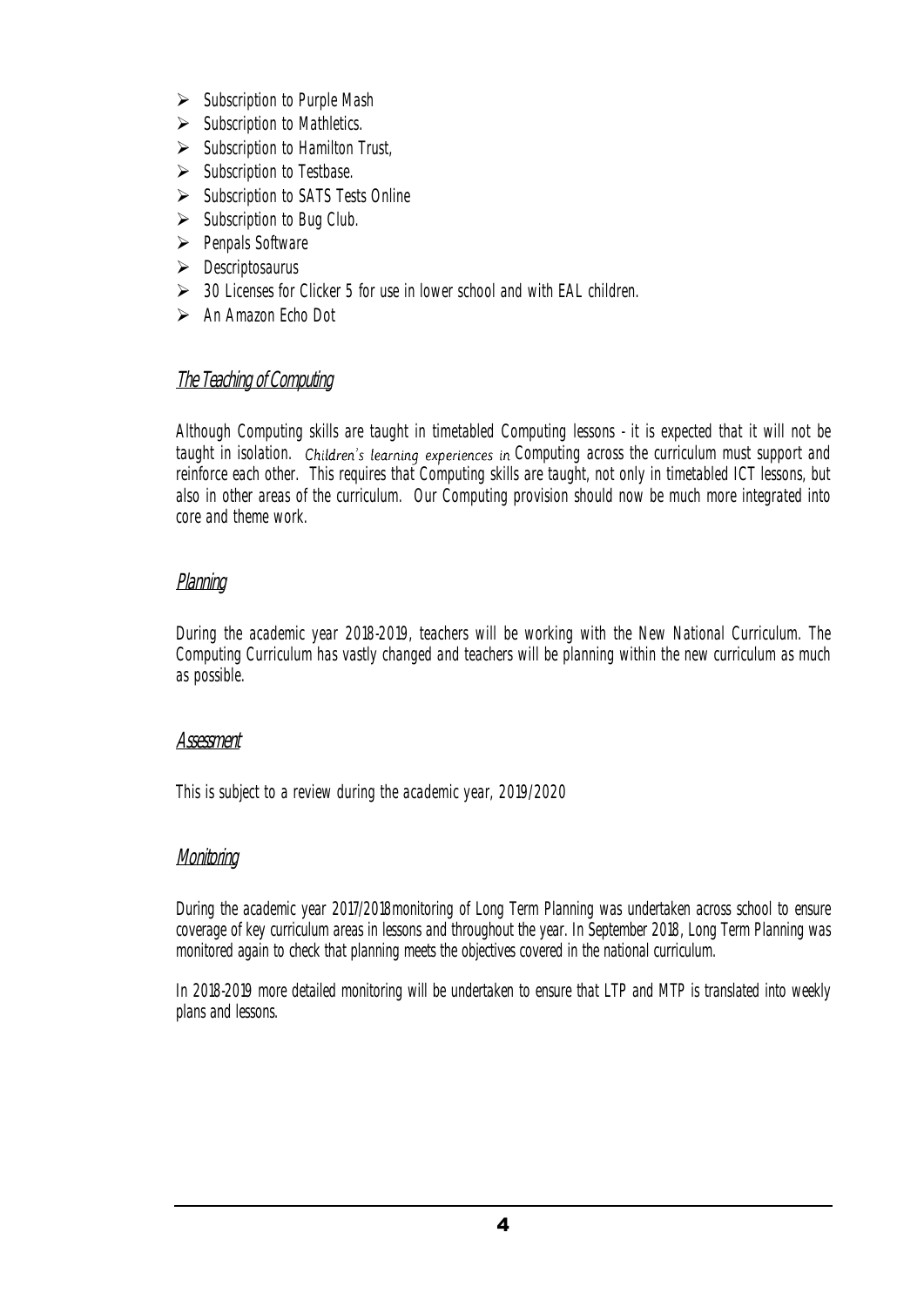#### Differentiation

Differentiation should be achieved both through differentiated activities and through differentiation of intended outcomes. For example pupils who are progressing rapidly should be encouraged to extend their Computing experiences.

#### Saving of Pupil Work on the Server

All pupils should save their work systematically on the server so that we can track developing pupil progress in Computing. At the beginning of every year, pupils should set up a new folder, to save their work, from that year. Year 1 & 2 teachers may wish to ask the Computing Team to help them to set up folders. Pupils in Years  $3 \ge 6$  should set up their own folders in their own areas. Children can log onto computers using the unique login for each computer in school.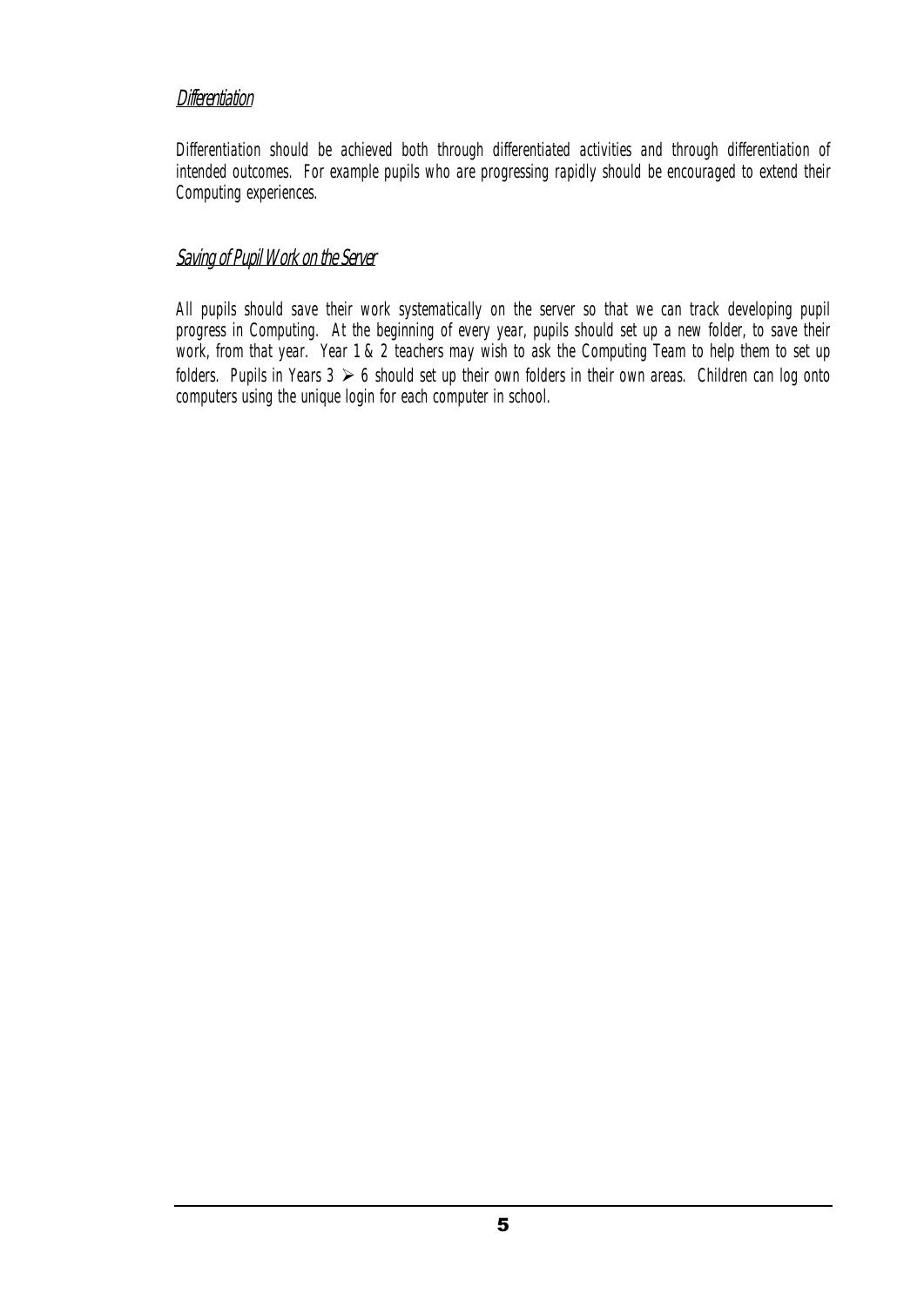#### Roles and Responsibilities

#### The Role of the Senior Leadership Team

The Senior Leadership Team have overall responsibility for ICT. The Deputy Headteacher, in consultation with the Computing and teaching staff:

- ➢ Determines the way Computing should support, enrich and extend the curriculum.
- $\triangleright$  Decides the provision and allocation of resources.
- ➢ Ensures that Computing is used in a way to achieve the aims and objectives of the school.
- $\triangleright$  Ensures that there is a Computing policy and online safety policy.

#### The Role of the Computing Team

The Computing Team:

- ➢ Ensure a whole school approach to planning, teaching, assessment and record keeping for Computing.
- ➢ Ensure the implementation of the National Curriculum 2014 requirements for the Computing curriculum.
- ➢ Encourage colleagues and helps to develop computing skills to support teaching and learning.
- ➢ Promote and advise on the integration of Computing within appropriate teaching and learning activities across the whole curriculum.
- $\triangleright$  Co-ordinate the purchase of equipment.
- $\triangleright$  Co-ordinates the evaluation and review of the school's Computing policy.
- $\triangleright$  Highlights areas for development of Computing within the HAPI.

#### The Role of Subject Leaders

Subject leaders should, as part of their subject co-ordination:

- ➢ Develop and monitor cross-curricular use of Computing within their subject areas
- $\triangleright$  Suggest purchases of subject specific software.
- ➢ Develop budget bids which include purchase of software to enable delivery of their curriculum areas through Computing or recommend purchase using Computing allocation.
- ➢ Monitor the teaching and learning in their subject area, including ICT and online safety.

#### The Role of Teachers

Teachers play the greatest part in ensuring that the new Computing Curriculum is taught within our school and is delivered to its full potential. With this in mind, teachers:

- ➢ Are responsible for planning, teaching, assessment and record keeping for Computing for their year groups.
- $\triangleright$  Ensure that they are fully prepared and familiar with the content of each lesson they teach and the software applications needed to deliver their lessons.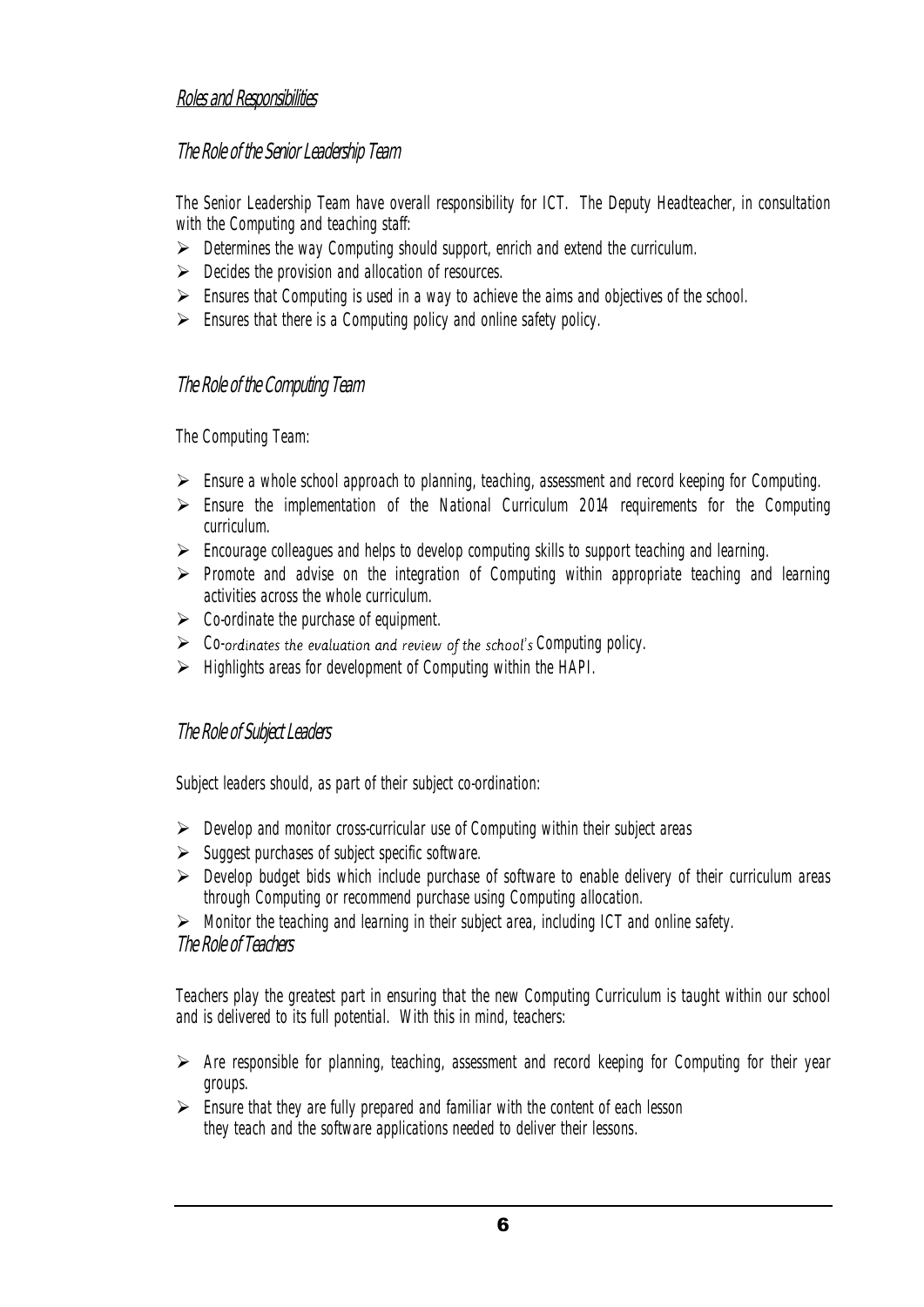- ➢ Assist the Computing co-ordinator and Team in the monitoring and recording of pupil progress in Computing.
- ➢ Implement the Internet Acceptable Use Policy and appropriate Internet Safety Education.
- $\triangleright$  Ensure that guidelines for health and safety of pupils and staff are adhered to.
- ➢ Are responsible for informing the ICT Manager of any technical problems with ICT equipment or work required by filling in a "Help Desk" report, which is available on the Staff Portal.

#### Staff Development

INSET will be provided as either school based training or through courses run by the LEA or other providers. If whole school INSET is not appropriate staff will be encouraged to attend relevant courses or use peer training as another method of staff development.

#### Continuity and Progression in Computing

Computing Curriculum planning should ensure continuity and progression. The school recognises that progression in Computing involves four main aspects:

- $\triangleright$  The progressive development of pupils' skills, knowledge and understanding
- $\triangleright$  breadth of ICT applications
- $\triangleright$  Increased complexity in which Computing is applied
- $\triangleright$  The growing autonomy of the pupil in their learning.
- $\triangleright$  The ability of the learner to personalise their learning.

#### Pupils with Special Educational Needs

Pupils with Special Educational Needs have the same Computing entitlement as all other pupils and are offered the same curriculum. However, in addition particular applications of Computing are used for:

- $\triangleright$  Pupils with difficulties in learning, who need to be motivated to practice skills regularly and intensively, and thus benefit from the use of programmes in which skills practice is set in the context of a motivating game.
- $\triangleright$  Certain pupils with physical or communication difficulties may have their own specially adapted machines for use in communication and across the curriculum.
- ➢ Pupils of higher ability may be extended through the use of programmes which offer challenge and opportunities for investigation.

#### The Internet

The use of the Internet will continue to be embedded within the new curriculum. Our internet provision provides web-filtering software, which protects the pupils from undesirable materials. Since no technological solution can be 100 per cent effective in guaranteeing safety when using the Internet, we minimise the risks to pupils by implementing a clear Internet Acceptable Use Policy and appropriate Internet safety education.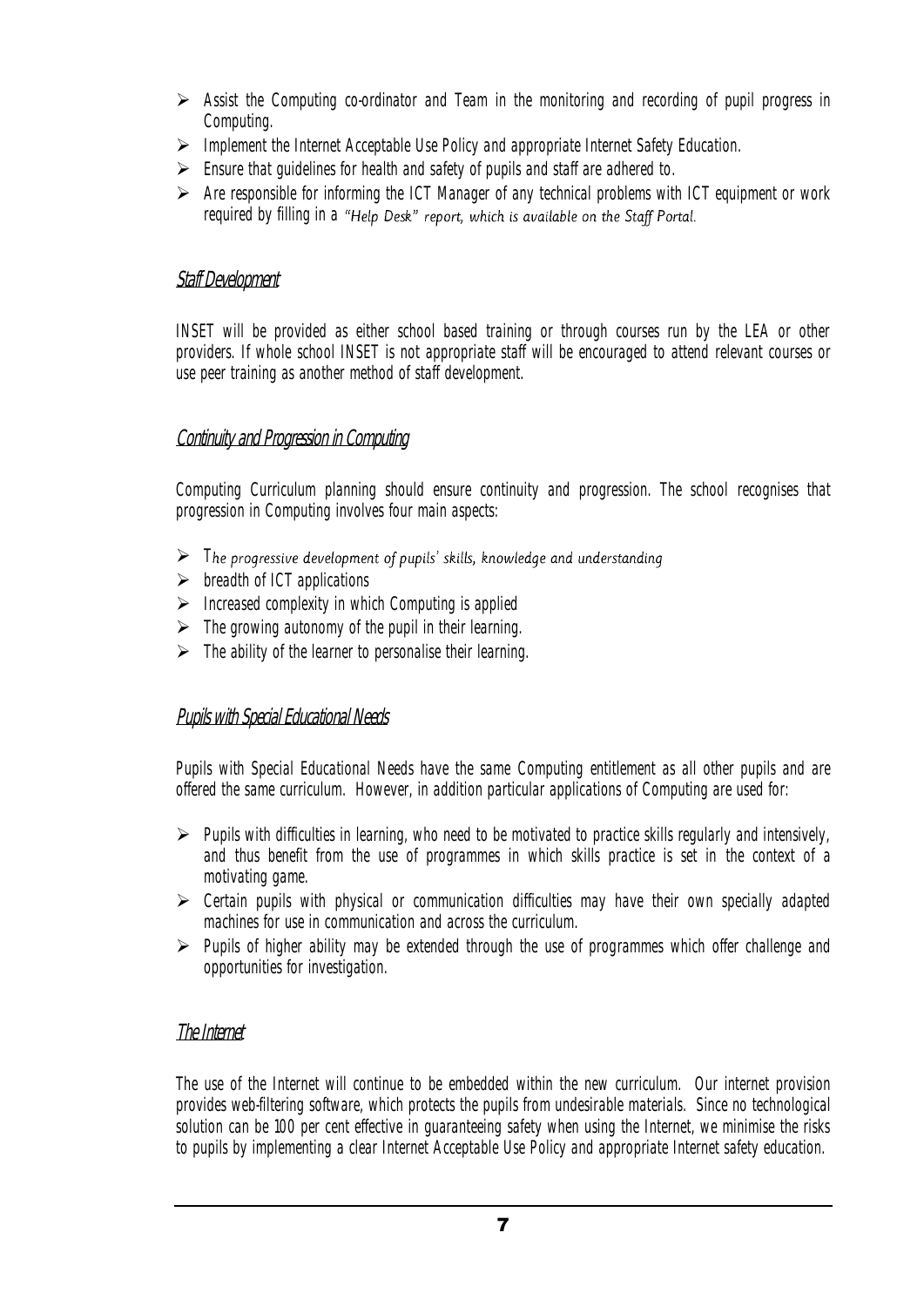#### New Equipment

We ensure that we constantly have a high number of computers in school in relation to the number of children by following a planned replacement programme for older computers. We budget to achieve this aim, to avoid 'spikes' of expenditure by suggesting an annual sum to be set aside to cover equipment replacement. New equipment will be purchased on a rolling programme.

#### Health and Safety

It is imperative that all electrical equipment is kept in good working order. To ensure the health and safety of pupils and staff the following guidelines must be adhered to:

- $\triangleright$  Pupils should not be allowed to switch on the power at the mains.
- $\triangleright$  Equipment and leads should be situated away from water.
- $\triangleright$  Pupils should always be supervised when using electrical equipment.
- ➢ All plugs, leads and equipment will be checked regularly and tested for electrical safety every year.
- $\triangleright$  Pupils are not allowed to carry heavy equipment at any time.
- ➢ All pupils and staff using computers must take regular breaks to avoid eyestrain.
- $\triangleright$  When pupils are using computers the position and height of the chair must be appropriate.
- $\triangleright$  Pupils and staff must avoid looking into the beam of projectors.
- ➢ All equipment that is no longer needed or is unable to be repaired will be disposed of correctly according to the LEA's quidelines.

#### Policy Update

The speed and nature of technological development is such that a major update should be undertaken at least every year and minor updates as necessary.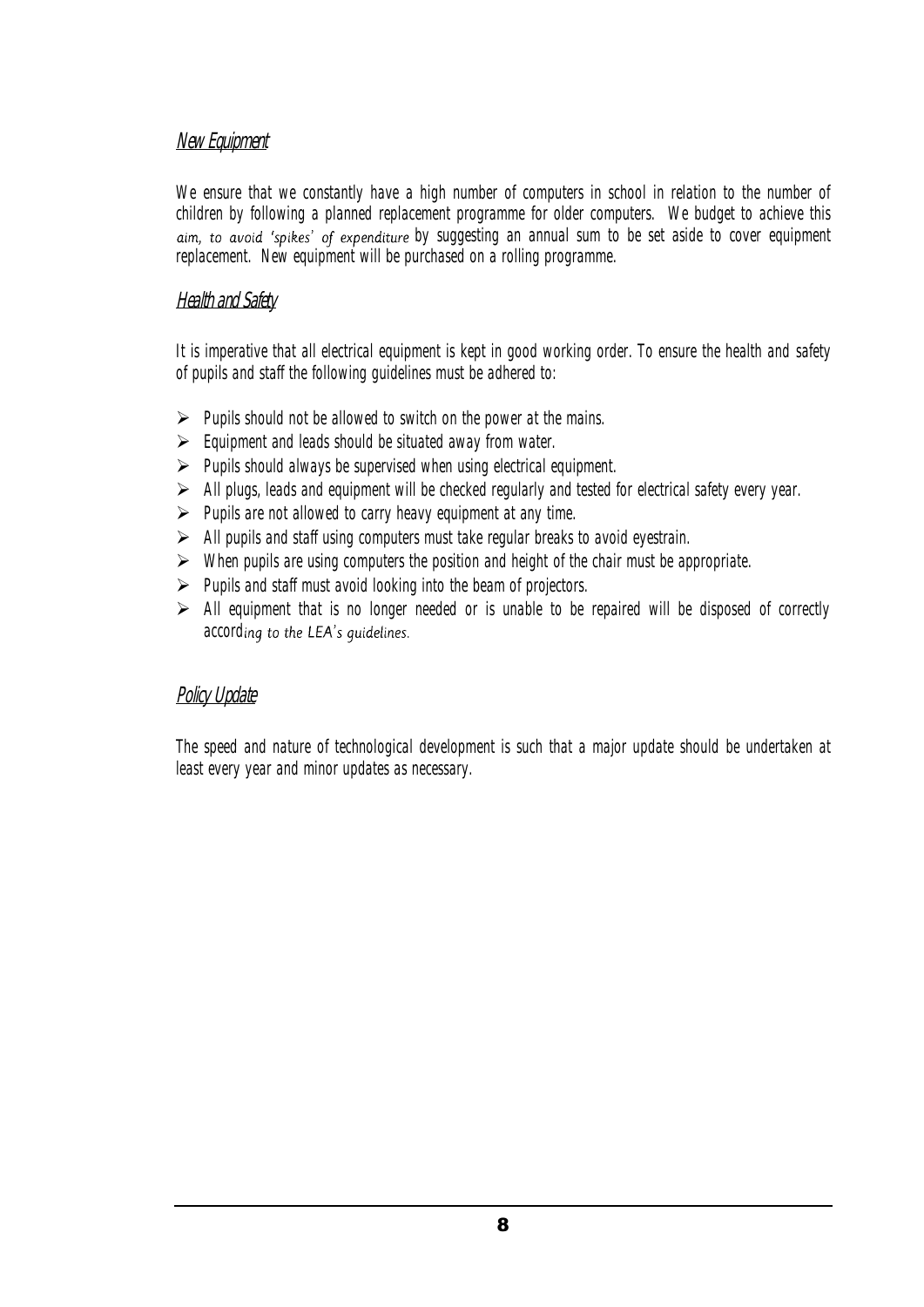# School online safety Policy

## Writing and Reviewing the online safety Policy

The online safety Policy is part of the School Development Plan and relates to other policies including those for ICT, bullying and for child protection.

The school will appoint an online safety Coordinator. This may be the Designated Child Protection Coordinator as the roles overlap. It is not a technical role.

Our online safety Policy has been written by the school, building on the Education Leeds Online safety Policy and government guidance. It has been agreed by senior management and approved by governors.

The online safety Policy was revised by: \_\_\_\_\_\_\_\_\_\_\_\_\_\_\_\_\_\_\_\_\_\_\_\_\_\_ Date: \_\_\_\_\_\_\_\_\_\_

It was approved by the Governors on:

The next review date is (at least annually): \_\_\_\_\_\_\_\_\_\_\_\_\_\_\_\_\_\_\_\_\_\_\_\_\_\_\_\_\_\_\_\_\_\_\_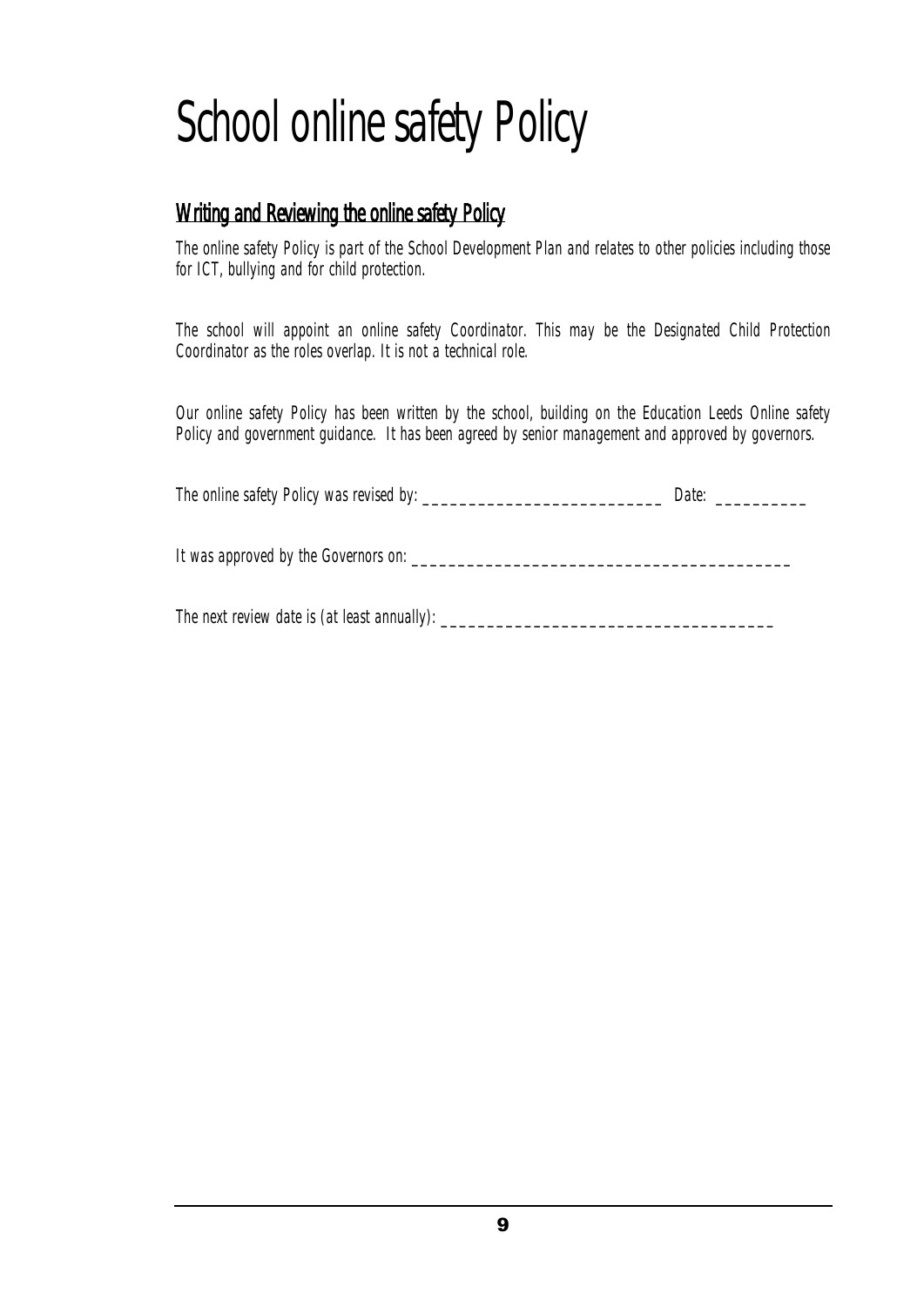#### **Introduction**

The school makes widespread use of modern technology in the belief and understanding that it can develop and enhance all aspects of teaching and learning, as well as providing a preparation for life in a society where the use of ICT is widespread.

The statutory curriculum expects pupils to learn how to locate, retrieve and exchange information using ICT.

This policy:

- applies to all users of ICT equipment, in its widest sense, whilst on school premises. It also applies to anyone who uses school ICT equipment, software or electronic data whilst off the premises.
- forms part of the school's Computing Policy and ICT Acceptable Use Policy.
- relates to other school policies including, child protection, behaviour and bullying.
- also relates to the Internet Access Policy & Email Code of Practice.
- often refers to the internet due to this being the major concern. However, it should be noted that there are other aspects of online safety that need consideration.

It is difficult to consider every eventuality within this policy due to the nature of rapid technological change within short timescales.

The main areas of risk for our school community can be summarised as follows:

Content:

- exposure to inappropriate content, including online pornography, ignoring age ratings in games (exposure to violence associated with often racist language), substance abuse
- lifestyle websites, for example pro-anorexia/self-harm/suicide sites
- hate sites, including those which could lead to radicalisation or extremism
- content validation: how to check authenticity and accuracy of online content

Contact:

- grooming
- cyber-bullying in all forms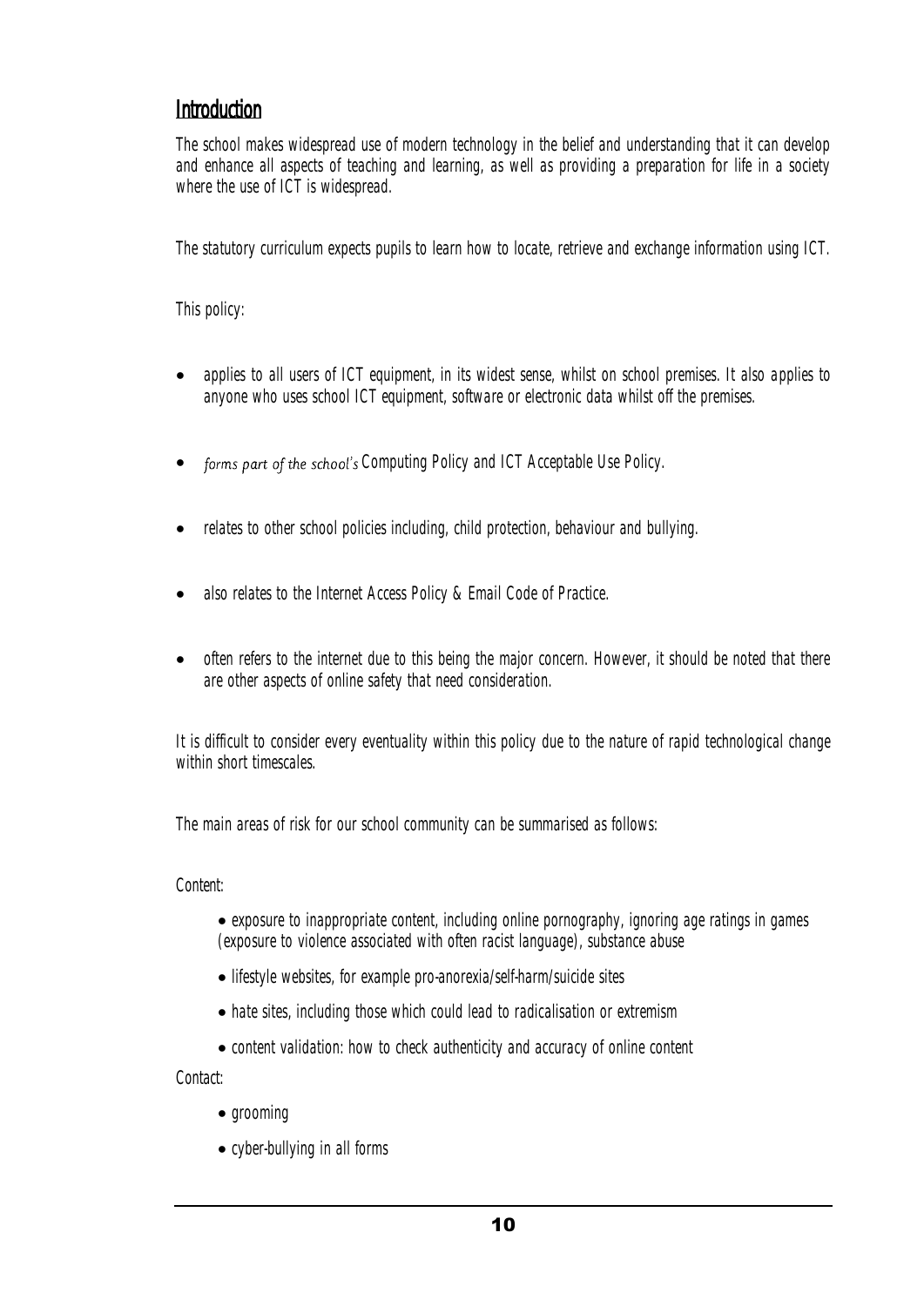• identity theft (including 'frape' (hacking Facebook profiles) and sharing passwords

Conduct:

- privacy issues, including disclosure of personal information
- digital footprint and online reputation
- health and well-being (amount of time spent online (Internet or gaming))
- sexting (sending and receiving of personally intimate images) also referred to as SGII (selfgenerated indecent images))
- copyright (little care or consideration for intellectual property and ownership  $-$  such as music and film)

(Ref Ofsted Inspecting e-safety in schools April 2014)

## Relevant legislation and guidance

This policy refers to, and complies with, the following legislation and guidance:

- [Data Protection Act 2018](http://www.legislation.gov.uk/ukpga/2018/12/contents/enacted)
- [The General Data Protection Regulation](https://eur-lex.europa.eu/legal-content/EN/TXT/HTML/?uri=CELEX:32016R0679)
- [Computer Misuse Act 1990](https://www.legislation.gov.uk/ukpga/1990/18/contents)
- [Human Rights Act 1998](https://www.legislation.gov.uk/ukpga/1998/42/contents)
- [The Telecommunications \(Lawful Business Practice\) \(Interception of Communications\) Regulations 2000](https://www.legislation.gov.uk/uksi/2000/2699/regulation/3/made)
- [Education Act 2011](http://www.legislation.gov.uk/ukpga/2011/21/section/2/enacted)
- Freedom [of Information Act 2000](https://www.legislation.gov.uk/ukpga/2000/36/contents)
- [The Education and Inspections Act 2006](https://www.legislation.gov.uk/ukpga/2006/40/part/7/chapter/1)
- [Keeping Children Safe in Education 2021](https://www.gov.uk/government/publications/keeping-children-safe-in-education--2)
- [Searching, screening and confiscation: advice for schools](https://www.gov.uk/government/publications/searching-screening-and-confiscation)
- [National Cyber Security Centre \(NCSC\)](https://www.ncsc.gov.uk/section/education-skills/cyber-security-schools)
- [Education and Training \(Welfare of Children Act\) 2021](https://bills.parliament.uk/bills/2633)

# Unacceptable use

The following is considered unacceptable use of the school's ICT facilities by any member of the school community. Any breach of this policy may result in disciplinary or behaviour proceedings (see section 4.2 below).

Unacceptable use of the school's ICT facilities includes:

- Using the school's ICT facilities to breach intellectual property rights or copyright
- Using the school's ICT facilities to bully or harass someone else, or to promote unlawful discrimination
- Breaching the school's policies or procedures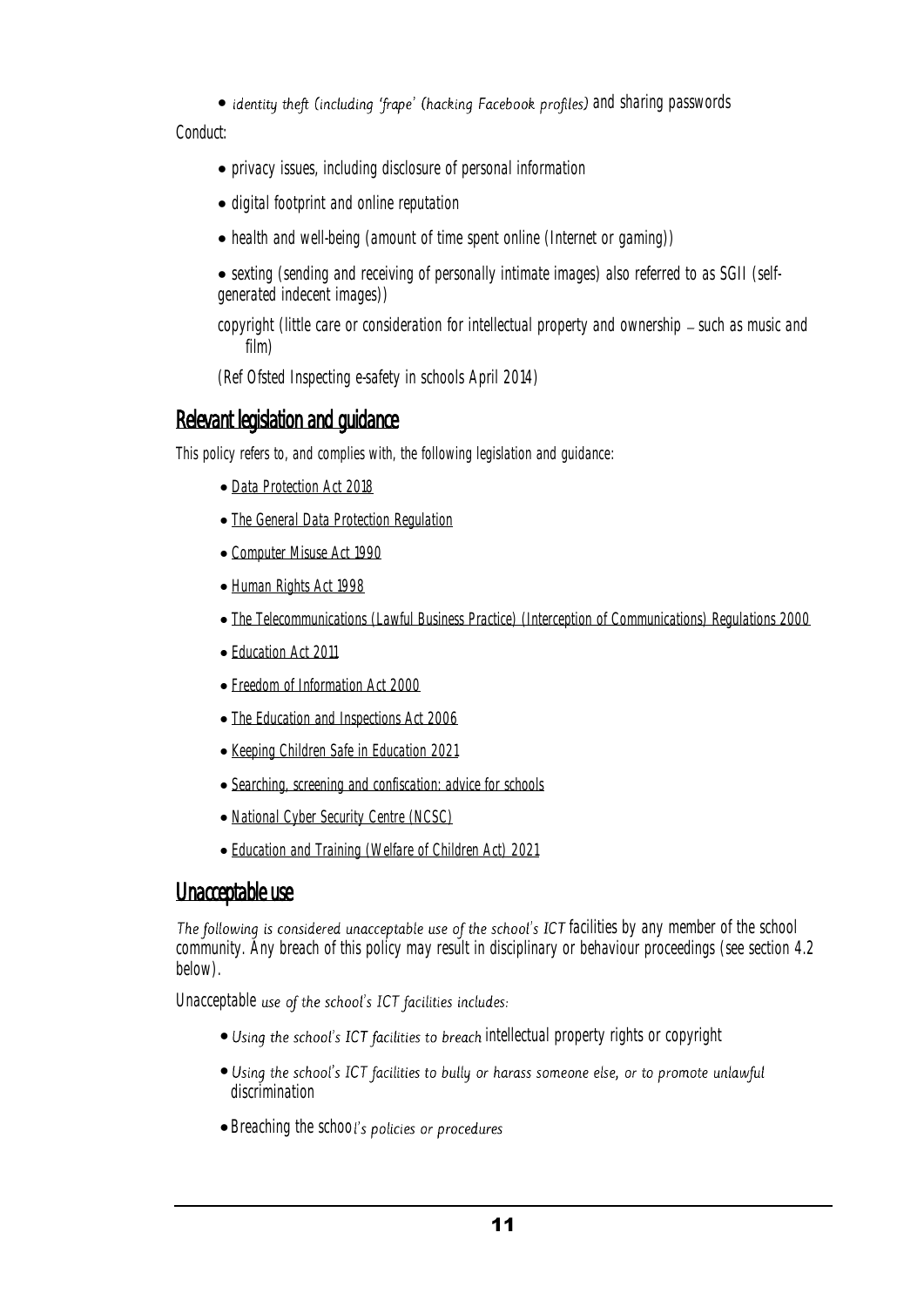- •Any illegal conduct, or statements which are deemed to be advocating illegal activity
- •Online gambling, inappropriate advertising, phishing and/or financial scams
- •Accessing, creating, storing, linking to or sending material that is pornographic, offensive, obscene or otherwise inappropriate or harmful
- Consensual and non-consensual sharing of nude and semi-nude images and/or videos and/or livestreams (also known as sexting or youth-produced sexual imagery)
- •Activity which defames or disparages the school, or risks bringing the school into disrepute
- Sharing confidential information about the school, its pupils, or other members of the school community
- Connecting any device to the school's ICT network without approval from authorised personnel
- Setting up any software, applications or web services on the school's network without approval by authorised personnel, or creating or using any program, tool or item of software designed to interfere with the functioning of the ICT facilities, accounts or data
- •Gaining, or attempting to gain, access to restricted areas of the network, or to any passwordprotected information, without approval from authorised personnel
- •Allowing, encouraging or enabling others to gain (or attempt to gain) unauthorised access to the school's ICT facilities
- Causing intentional damage to ICT facilities
- Removing, deleting or disposing of ICT equipment, systems, programs or information without permission by authorised personnel
- Causing a data breach by accessing, modifying, or sharing data (including personal data) to which a user is not supposed to have access, or without authorisation
- •Using inappropriate or offensive language
- Promoting a private business, unless that business is directly related to the school
- · Using websites or mechanisms to bypass the school's filtering mechanisms
- Engaging in content or conduct that is radicalised, extremist, racist, anti-Semitic or discriminatory in any other way

This is not an exhaustive list. The school reserves the right to amend this list at any time. The headteacher will use professional judgement to determine whether any act or behaviour not on the list above is considered unacceptable use of the school's ICT facilities. Exceptions can be found in the Unacceptable Use section.

Where the use of school ICT facilities (on the school premises and/or remotely) is required for a purpose that would otherwise be considered an unacceptable use, exemptions to the policy may be granted at the headteacher's discretion.

If such a situation arose, the headteacher would be approached and the situation would need to be sufficiently explained and considered before any permission was granted.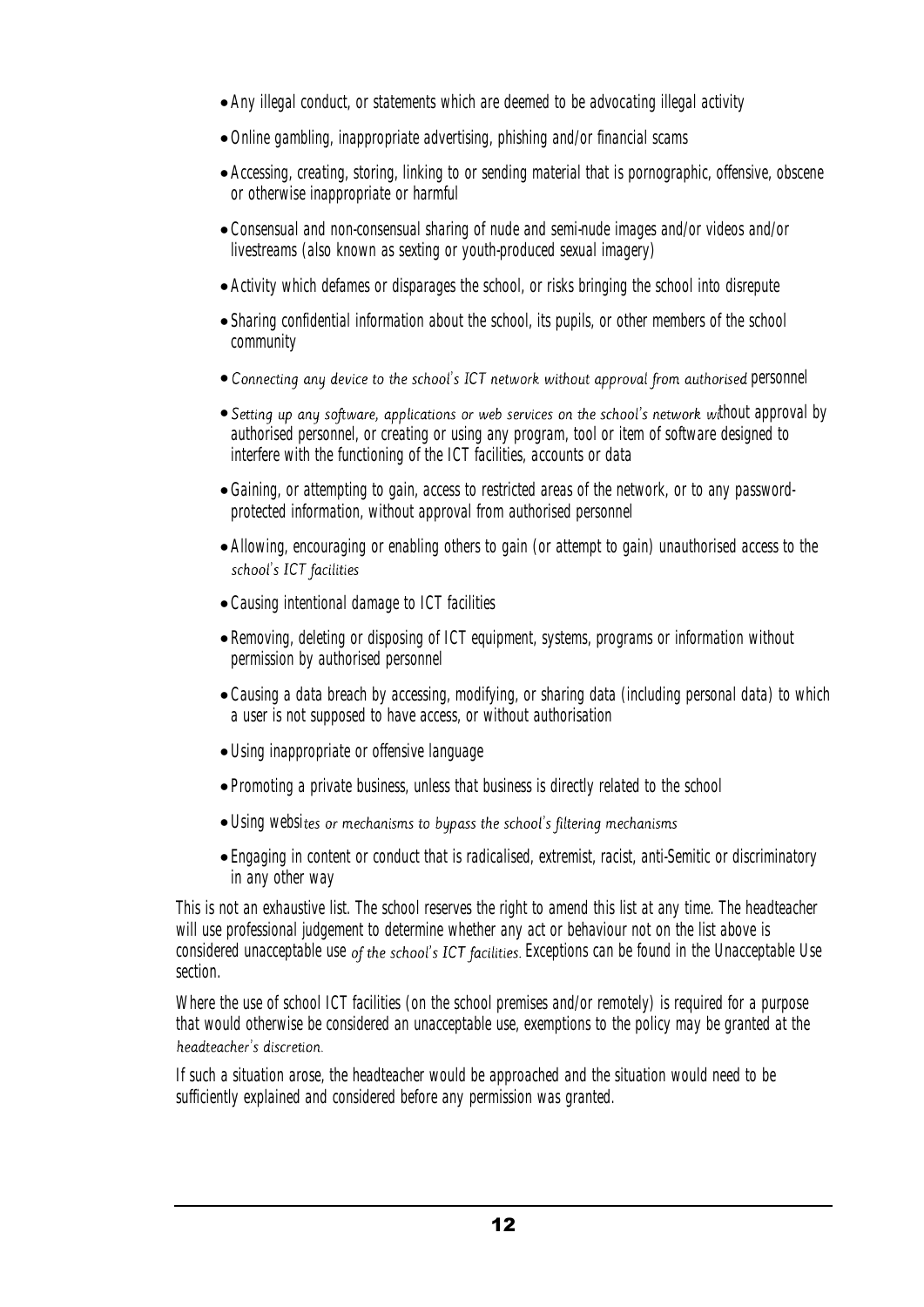# Sanctions

Pupils and staff who engage in any of the unacceptable activity listed above may face disciplinary action in line with the school's policies in the staff code of conduct. Copies of this policy can be found on the New Staff Network or can be accessed by asking Sam Wiltshaw, the school Business Manager. Copies of this policy are available on Parago.

# Rationale

The purpose of this policy is to:

- set out the key principles expected of all members of the school community at Harehills Primary School with respect to the use of ICT-based technologies.
- safeguard and protect the children and staff of Harehills Primary School.
- assist school staff working with children to work safely and responsibly with the Internet and other communication technologies and to monitor their own standards and practice.
- set clear expectations of behaviour and/or codes of practice relevant to responsible use of the Internet for educational, personal or recreational use.
- have clear structures to deal with online abuse such as cyberbullying which are cross referenced with other school policies.
- ensure that all members of the school community are aware that unlawful or unsafe behaviour is unacceptable and that, where appropriate, disciplinary or legal action will be taken.
- minimise the risk of misplaced or malicious allegations made against adults who work with students.

# Communication:

The policy will be communicated to staff/pupils/governors/community in the following ways:

- Policy to be posted on the school website
- Policy to be part of school induction pack for all staff to read at the start of each new academic year/as part of induction for new staff into school.
- Acceptable use agreements discussed with pupils at the start of each year.
- Acceptable use agreements to be held in classroom Investors in Pupils files and office files.

# Online Safety

The increased use of technology at work and at home exposes people to a number of risks and dangers. In its simplest form online safety is about ensuring people use electronic technologies in a way which will keep them safe without limiting their opportunities for creation and innovation.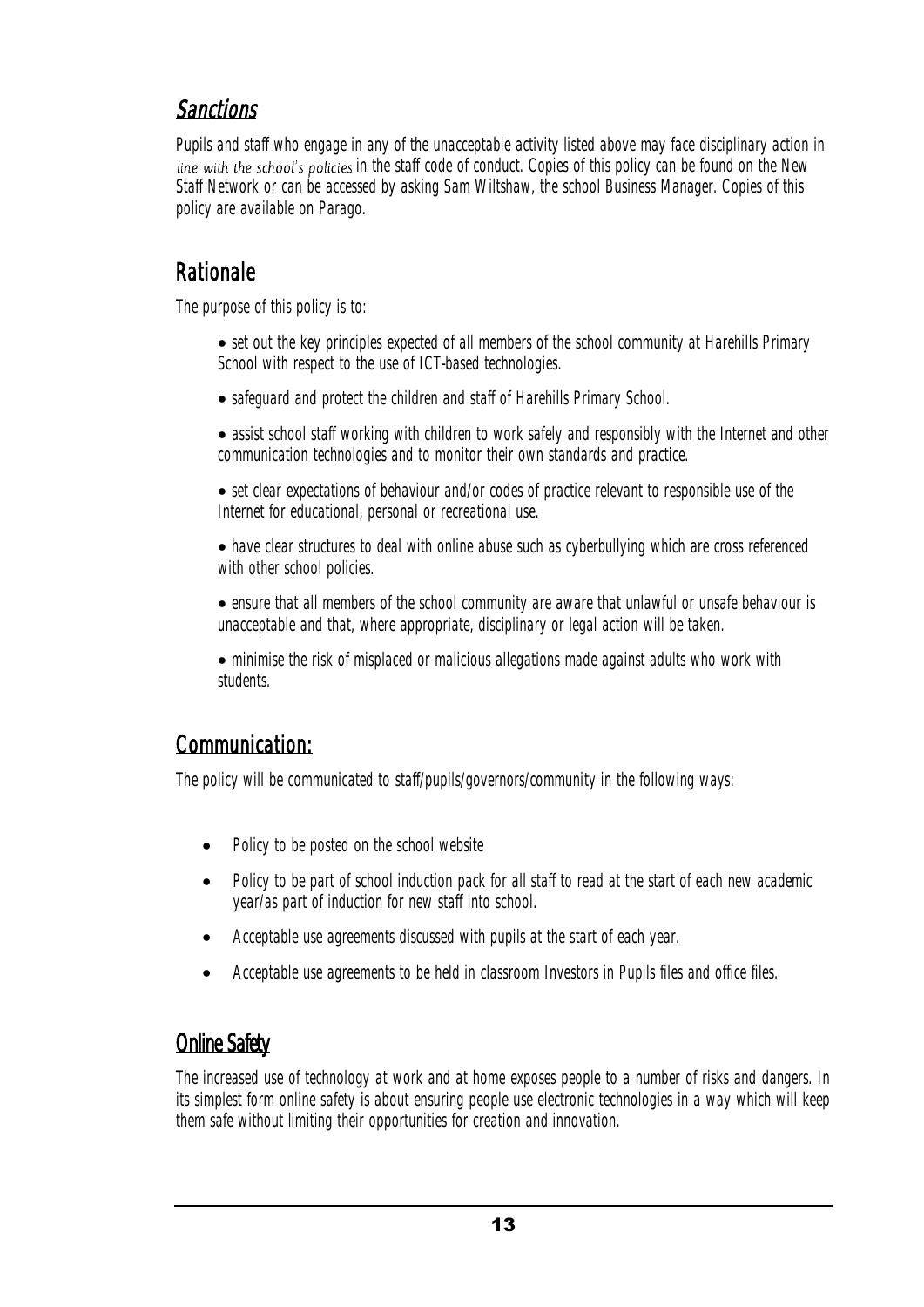The Internet is fantastic for information and great for communication, but we all need to know how to use it safely. The children are likely to have internet access in more than one place, so it is important to equip them with the skills to handle this technology safely.

Online safety is also about protecting the hardware and software we use from attack by unscrupulous people, who may wish to cause disruption or commit illegal acts.

Online safety is also about protecting electronic data, our private, personal data and that of other people.

#### **Responsibilities**

The use of computer systems without permission or for purposes not agreed by the school could constitute a criminal offence under the Computer Misuse Act 1990.

Everyone who uses ICT connected with the school has a responsibility to have a regard for online safety.

The Government has placed a responsibility on the Governors and Management of the school to ensure that all employees and pupils are aware of online safety concerns and procedures, and that they receive training to raise their awareness of the issues involved.

The teaching staff have a responsibility, as part of the statutory requirements of the curriculum, to teach online safety.

Although the ultimate responsibility lies with the Governing Body and the Head teacher, the school will nominate:

- an online safety lead(s) within the computing team.
- a Governor with responsibility for online safety issues.
- a member of the senior management team to deal with online safety issues and online safety complaints in particular.

The computing team will:

- oversee the development of this policy
- oversee the implementation of this policy
- advise the school management on online safety issues
- advise staff on online safety teaching and learning resources
- be a point of contact for anyone connected with the school who has questions or concerns about online safety issues
- be available to deal with general issues of online safety that are not specific complaints concerning individuals (for example: informing the ICT Manager of an inappropriate website or a security issue)
- be available to deal with minor infringements of the online safety policy and rules, including accidental infringements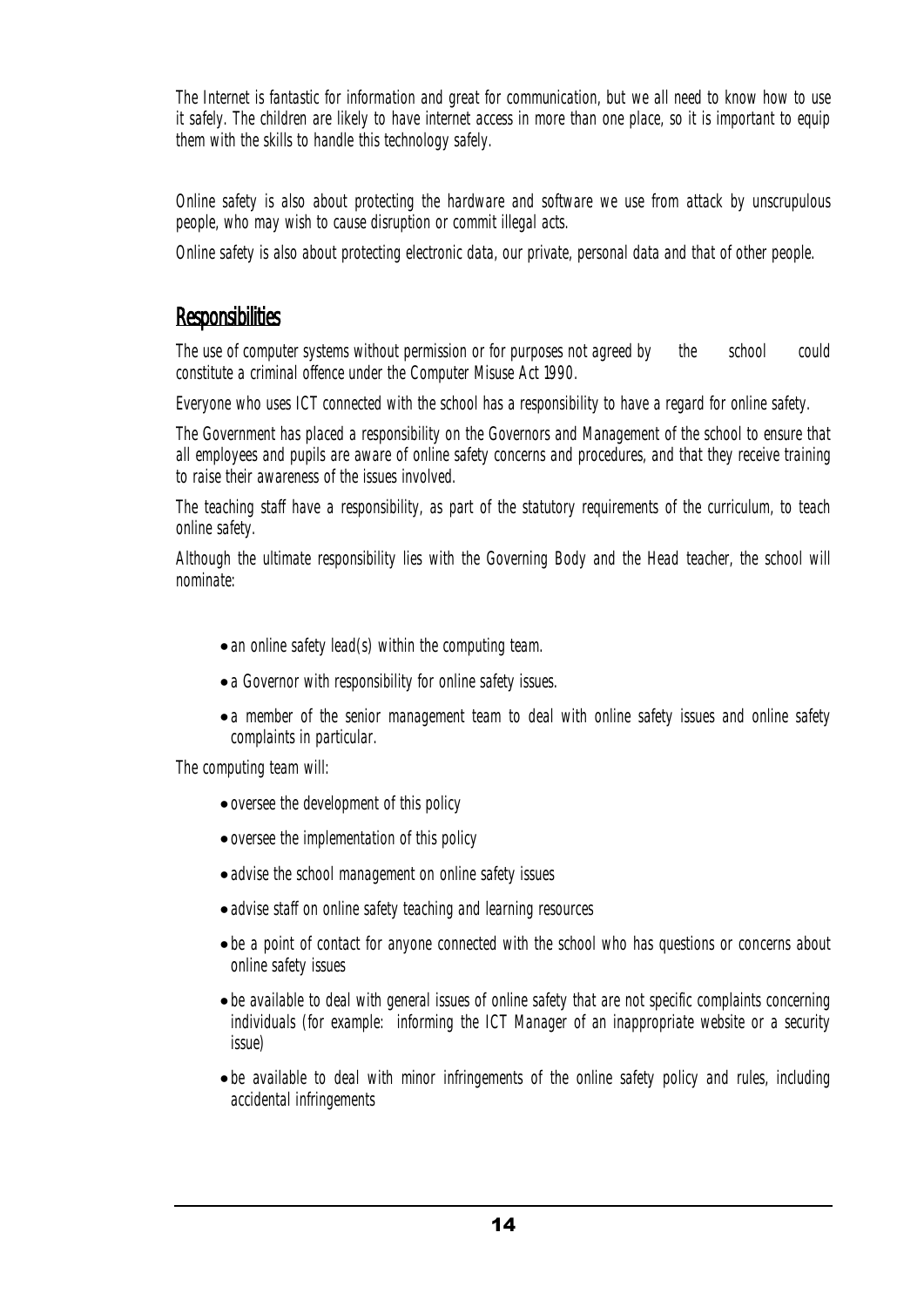• pass on to a nominated senior manager or Head Teacher any complaint or evidence received concerning individual pupils or staff misuse of ICT

# Teaching and Learning

#### Why the Internet and digital communications are important

The Internet is an essential element in 21st century life for education, business and social interaction. The school has a duty to provide pupils with quality Internet access as part of their learning experience.

Internet use is a part of the statutory curriculum and a necessary tool for staff and pupils.

#### Internet use will enhance learning

The school Internet access is facilitated through EXA Networks for pupil use and will include filtering appropriate to the age of pupils.

Pupils will be taught what Internet use is acceptable and what is not and given clear objectives for Internet use.

Pupils will be educated in the effective use of the Internet in research, including the skills of knowledge location, retrieval and evaluation

Pupils will be shown how to publish and present information to a wider audience.

#### Pupils will be taught how to evaluate Internet content

The school will ensure that the use of Internet derived materials by staff and pupils complies with copyright law.

The school has a progressive online safety education programme as part of the computing curriculum / PSHE curriculum. This will include online safety lessons being taught each half term. This covers a range of skills and behaviours appropriate to their age and experience, including:

- to STOP and THINK before they CLICK
- to develop a range of strategies to evaluate and verify information before accepting its accuracy;
- to be aware that the author of a web site / page may have a particular bias or purpose and to develop skills to recognise what that may be;
- to know how to narrow down or refine a search;
- [for older pupils] to understand how search engines work and to understand that this affects the results they see at the top of the listings;
- to understand acceptable behaviour when using an online environment / email, i.e. be polite, no bad or abusive language or other inappropriate behaviour; keeping personal information private;
- to understand how photographs can be manipulated and how web content can attract the wrong sort of attention;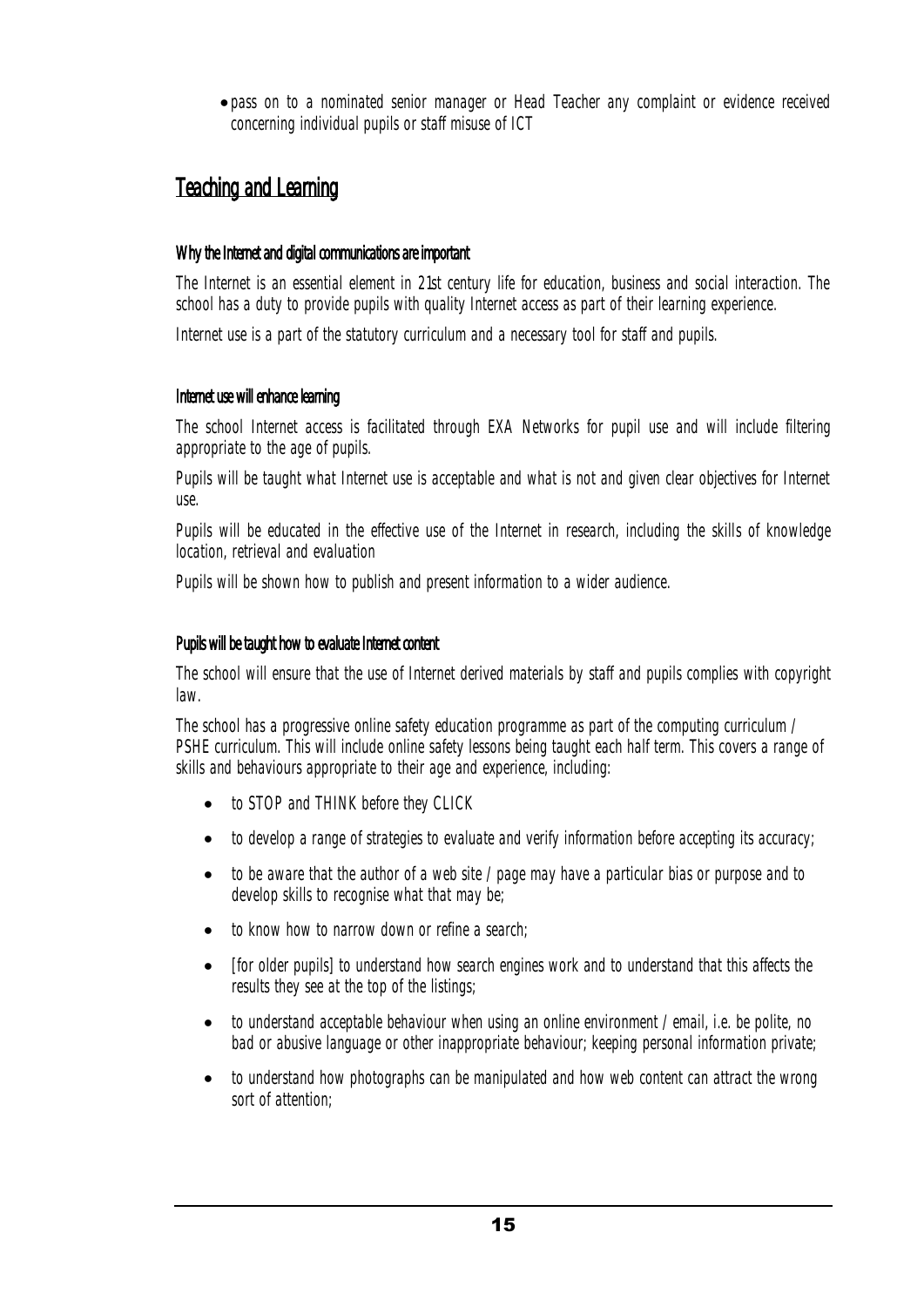- to understand why on-line 'friends' may not be who they say they are and to understand why they should be careful in online environments;
- to understand why they should not post or share detailed accounts of their personal lives, contact information, daily routines, location, photographs and videos and to know how to ensure they have turned-on privacy settings;
- to understand why they must not post pictures or videos of others without their permission;
- to know not to download any files such as music files without permission;
- [for older pupils] to understand why and how some people will 'groom' young people for sexual reasons;
- that pupils will be taught the importance of cross-checking information before accepting its accuracy.
- that pupils are taught how to report unpleasant Internet content by telling a teacher. To know how to report any abuse including cyberbullying; pupils are taught how to seek help if they experience problems when using the Internet and related technologies, i.e. parent or carer, teacher or trusted staff member, or an organisation such as ChildLine or the CLICK CEOP button (Hectar). The teacher must report this to the ICT Manager or Safeguarding team.
- that Internet use is planned carefully to ensure that it is age-appropriate and supports the learning objectives for specific curriculum areas.
- that students will be reminded about their responsibilities through an Acceptable Use Agreement which every student will sign which be kept in the Investors in Pupils File located in every classroom
- ensuring staff will model safe and responsible behaviour in their own use of technology during lessons.
- ensuring that when copying materials from the web, staff and pupils understand issues around plagiarism; how to check copyright and also know that they must respect and acknowledge copyright / intellectual property rights;
- ensuring that staff and pupils understand the issues around aspects of the commercial use of the Internet, as age appropriate. This may include, risks in pop-ups; buying on-line; on-line gaming / gambling;

#### Children with Special Needs

ICT can be a positive tool for children with Special Educational Needs. Access to the Internet is therefore a vital link with which communication to the outside world can be achieved. Access to the Internet can also stimulate children to develop their ideas and research independently.

The school will endeavour to ensure that children with Special Educational Needs are made aware of the risks and dangers of using ICT, within their understanding and abilities. The ICT Coordinator will make appropriate resources available to facilitate this.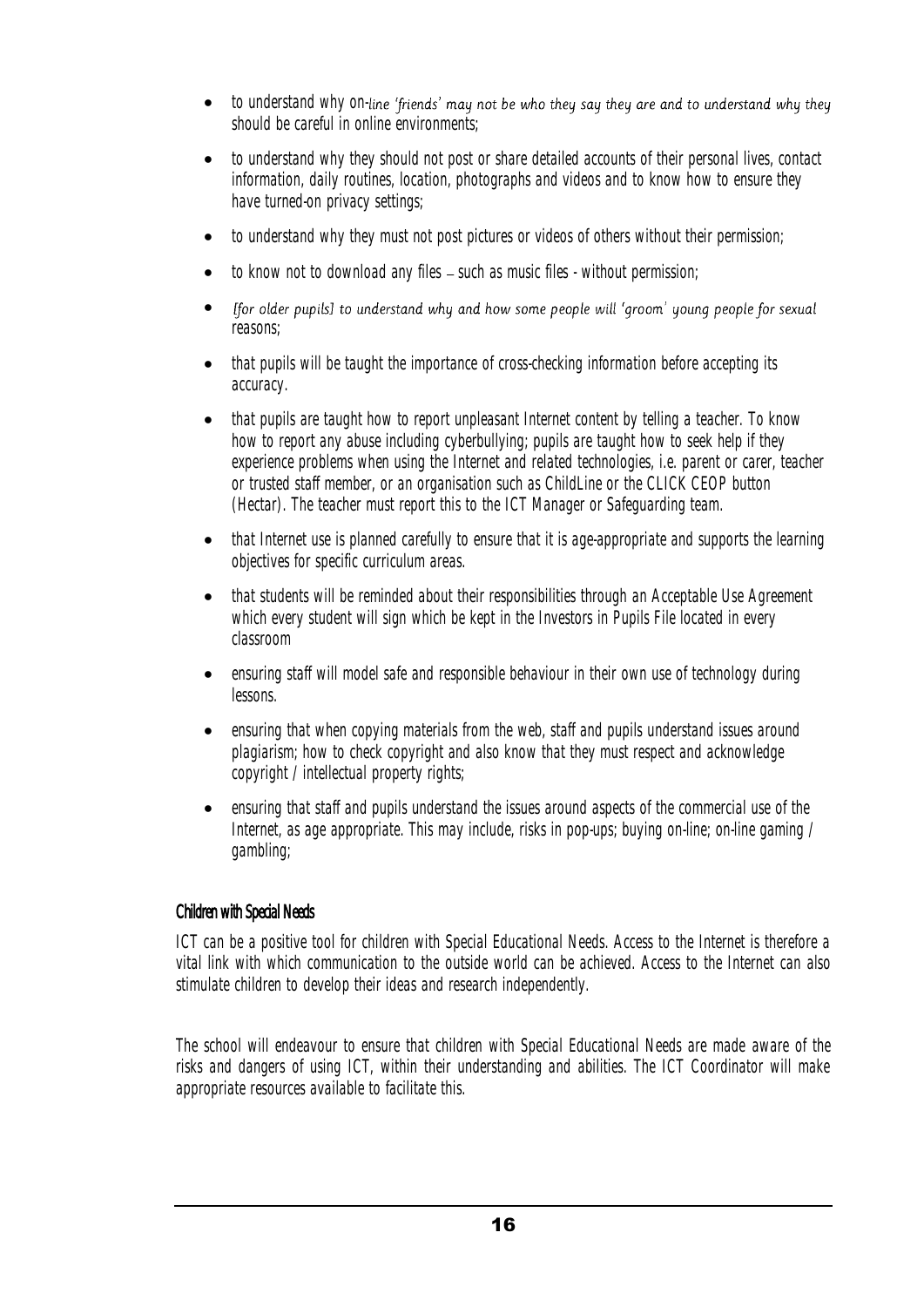# Managing Internet Access

#### Access to school ICT facilities and materials

The school's IT Manager in conjunction with the Computing Team manages access to the school's ICT facilities and materials for school staff. That includes, but is not limited to:

- Computers, tablets, mobile phones and other devices
- Access permissions for certain programmes or files

Staff will be provided with unique log-in/account information and passwords that they must use when accessing the school's ICT facilities.

#### Use of phones and email

The school provides each member of staff with an email address.

This email account should be used for work purposes only. Staff should enable multi-factor authentication on their email accounts.

All work-related business should be conducted using the email address the school has provided.

Staff must not share their personal email addresses with parents and pupils and must not send any workrelated materials using their personal email account.

Staff must take care with the content of all email messages, as incorrect or improper statements can give rise to claims for discrimination, harassment, defamation, breach of confidentiality or breach of contract.

Email messages are required to be disclosed in legal proceedings or in response to requests from individuals under the Data Protection Act 2018 in the same way as paper documents. Deletion from a user's inbox does not mean that an email cannot be recovered for the purposes of disclosure. All email messages should be treated as potentially retrievable.

Staff must take extra care when sending sensitive or confidential information by email. Any attachments containing sensitive or confidential information should be encrypted so that the information is only accessible by the intended recipient.

If staff receive an email in error, the sender should be informed and the email deleted. If the email contains sensitive or confidential information, the user must not make use of that information or disclose that information.

If staff send an email in error that contains the personal information of another person, they must inform the School Business Manager, Sam Willtshaw, immediately and follow our data breach procedure.

Staff must not give their personal phone numbers to parents or pupils. Staff must use phones provided by the school to conduct all work-related business. In some instances staff may use a phone that is not a work phone to make calls, so long as the caller ID has been masked. Wherever possible, work phones should be used.

School phones must not be used for personal matters.

Staff who are provided with mobile phones as equipment for their role must abide by the same rules for ICT acceptable use as set out in Unacceptable Use.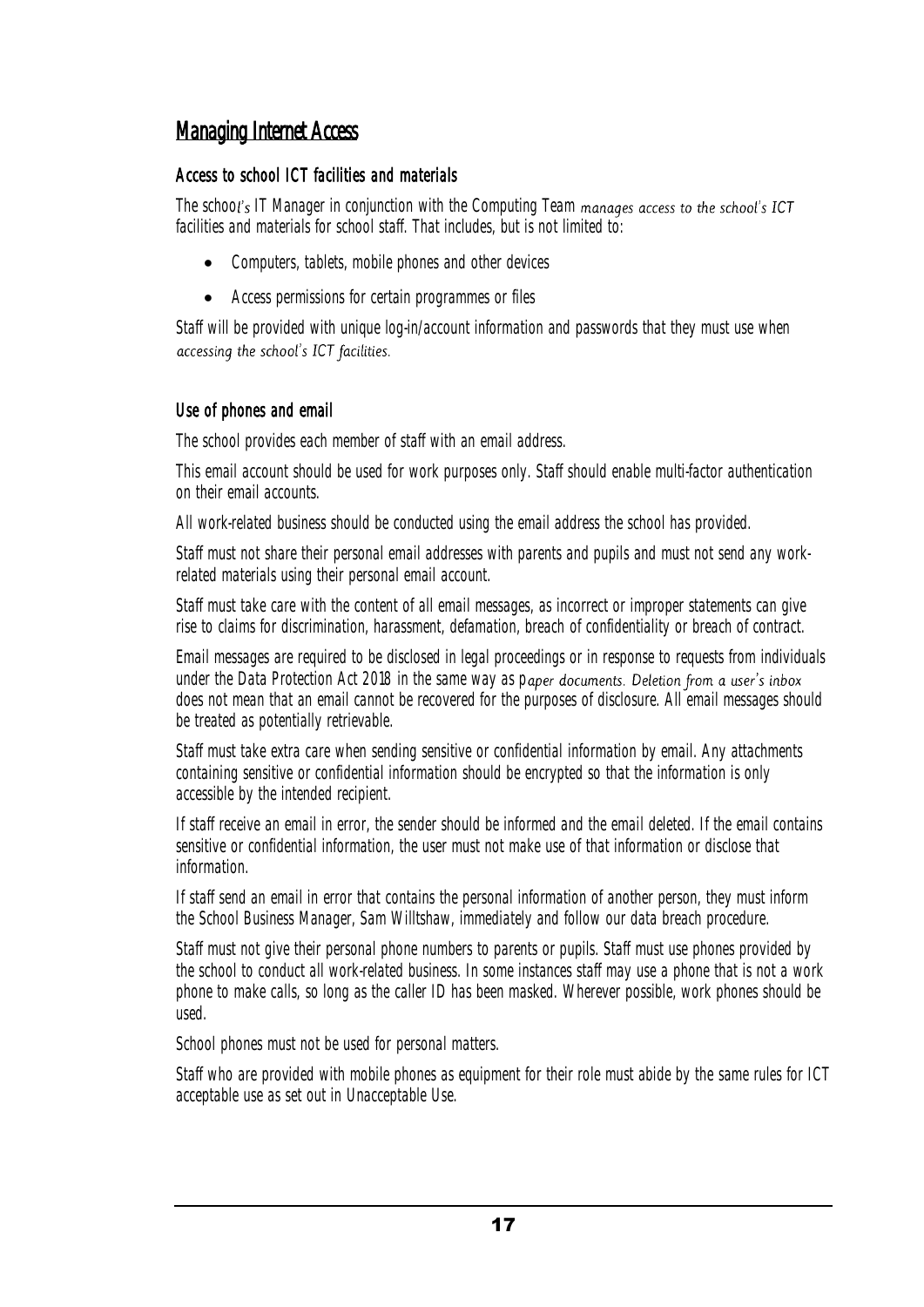#### Personal use

Staff are permitted to occasionally use school ICT facilities for personal use subject to certain conditions set out below. Personal use of ICT facilities must not be overused or abused. The School Business Manager, Sam Willshaw, and Head Teacher, Jo Summerfield, may withdraw permission for it at any time or restrict access at their discretion.

Personal use is permitted provided that such use:

- Does not take place during teaching hours
- Does not constitute 'unacceptable use', as defined in section Unacceptable Use
- Takes place when no pupils are present
- Does not interfere with their jobs, or prevent other staff or pupils from using the facilities for work or educational purposes

Staff may not use the school's ICT facilities to store personal non-work-related information or materials (such as music, videos or photos).

Staff should be aware that use of the school's ICT facilities for personal use may put personal communications within the scope of the school's ICT monitoring activities. Where breaches of this policy are found, disciplinary action may be taken.

Staff are also permitted to use their personal devices (such as mobile phones or tablets) in line with the school's Personal Device Policy.

Staff should be aware that personal use of ICT (even when not using school ICT facilities) can impact on their employment by, for instance, putting personal details in the public domain, where pupils and parents could see them.

Staff should take care to follow the school's quidelines on social media (see appendix 1) and use of email to protect themselves online and avoid compromising their professional integrity.

#### Personal social media accounts

Members of staff should ensure their use of social media, either for work or personal purposes, is appropriate at all times.

The school has guidelines for staff on appropriate security settings for Facebook accounts (see appendix 1).

#### School Social Media Accounts

N/A

#### Monitoring of school network and use of ICT facilities

The school reserves the right to monitor the use of its ICT facilities and network. This includes, but is not limited to, monitoring of:

- Internet sites visited
- Bandwidth usage
- Email accounts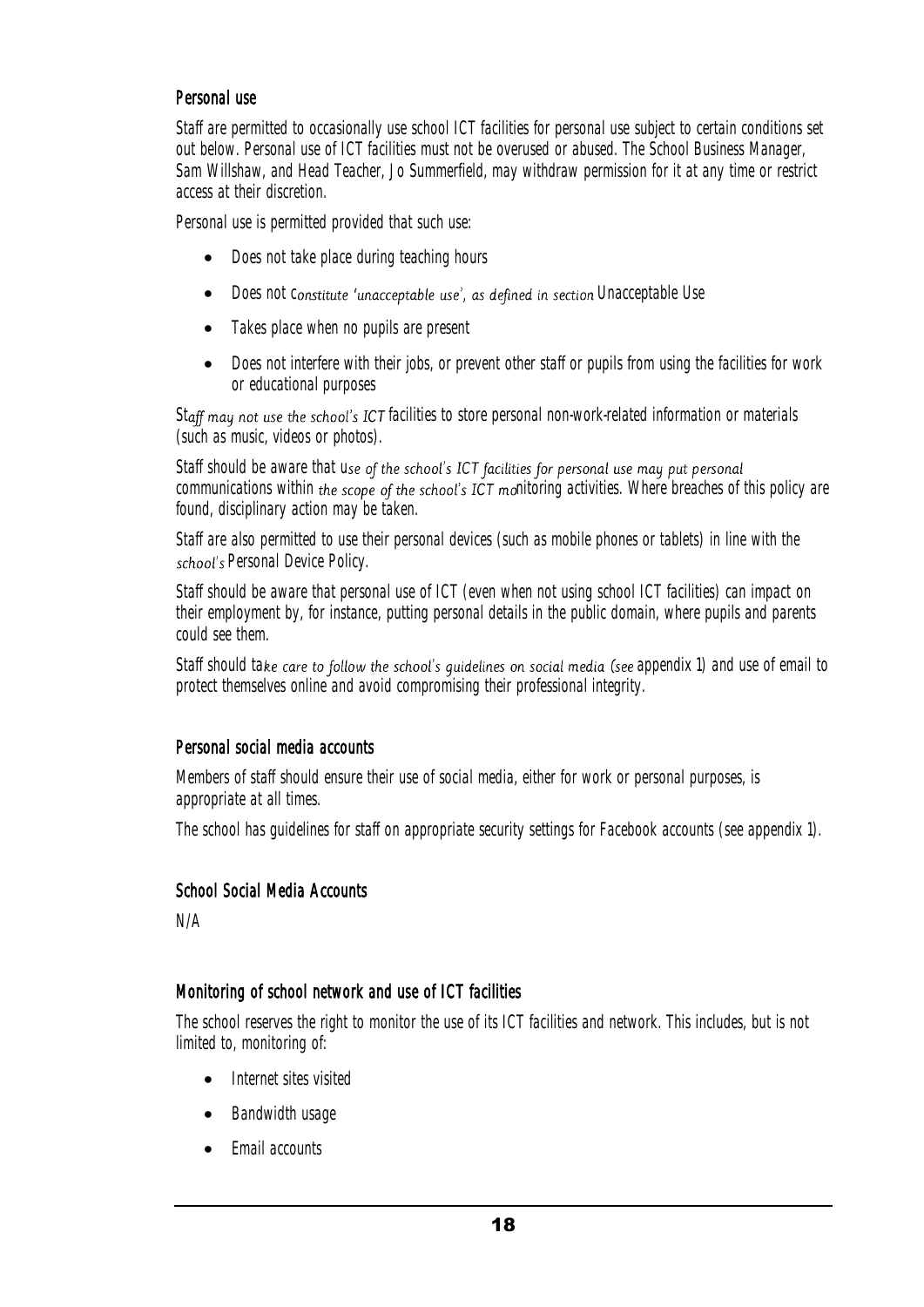- User activity/access logs
- Any other electronic communications

Only authorised ICT staff may inspect, monitor, intercept, assess, record and disclose the above, to the extent permitted by law.

The school monitors ICT use in order to:

- Obtain information related to school business
- Investigate compliance with school policies, procedures and standards
- Ensure effective school and ICT operation
- Conduct training or quality control exercises
- Prevent or detect crime
- Comply with a subject access request, Freedom of Information Act request, or any other legal obligation

# Pupils

#### Access to ICT facilities

- Computers and equipment in the school's ICT suite are available to pupils only under the supervision of staff
- Specialist ICT equipment, such as that used for music, or design and technology, must only be used under the supervision of staff
- Pupils will be provided with an email account linked to Pupil Mail which can only be used to send and receive e-mails within a closed network.

#### Unacceptable use of ICT and the internet outside of school

The school will sanction pupils, in line with the Behaviour Policy, if a pupil engages in any of the following at any time (even if they are not on school premises):

- Using ICT or the internet to breach intellectual property rights or copyright
- Using ICT or the internet to bully or harass someone else, or to promote unlawful discrimination
- Breaching the school's policies or procedures
- Any illegal conduct, or statements which are deemed to be advocating illegal activity
- Accessing, creating, storing, linking to or sending material that is pornographic, offensive, obscene or otherwise inappropriate
- Consensual and non-consensual sharing of nude and semi-nude images and/or videos and/or livestreams (also known as sexting or youth produced sexual imagery)
- Activity which defames or disparages the school, or risks bringing the school into disrepute
- Sharing confidential information about the school, other pupils, or other members of the school community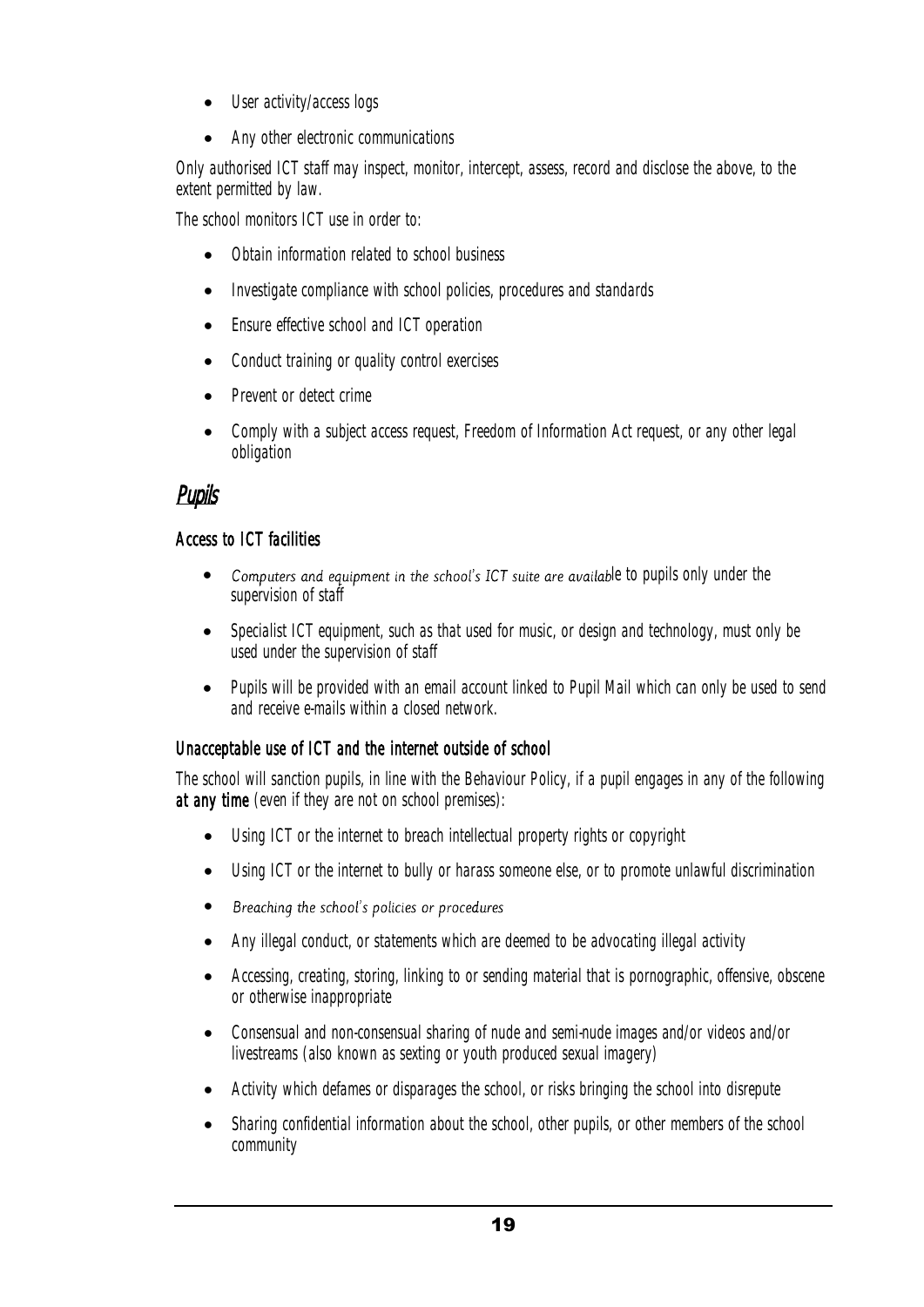- Gaining or attempting to gain access to restricted areas of the network, or to any password protected information, without approval from authorised personnel
- Allowing, encouraging, or enabling others to gain (or attempt to gain) unauthorised access to the school's ICT facilities
- Causing intentional damage to ICT facilities or materials
- Causing a data breach by accessing, modifying, or sharing data (including personal data) to which a user is not supposed to have access, or without authorisation
- Using inappropriate or offensive language

#### Handling online safety complaints

- Complaints of Internet misuse will be dealt with by a senior member of staff.
- Complaints of a child protection nature must be dealt with in accordance with school's Safeguarding Policy.
- Pupils and parents will be informed of the complaints procedure via the Harehills website under the family tab.
- Pupils and parents will be informed of consequences for pupils misusing the Internet.
- Discussions will be held with the school police contact to establish procedures for handling potentially illegal issues.

#### Pupil E-mail

- Pupils may only use Pupil Mail in school to access and send e-mails.
- Pupils must immediately tell a teacher if they receive offensive e-mail.
- In e-mail communication, pupils must not reveal their personal details or those of others, or arrange to meet anyone without specific permission.
- Incoming e-mail should be treated as suspicious and attachments not opened unless the author is known.
- Pupil email is limited to internal use only.
- The forwarding of chain letters is not permitted.

#### Parents

#### Access to ICT facilities and materials

Parents do not have access to the school's ICT facilities as a matter of course. However, parents working for, or with the school in an official capacity (for instance, as a volunteer or as a member of the PTA) may be granted an appropriate level of access, or be permitted to use the school's facilities at the headteacher's discretion.

Where parents are granted access in this way, they must abide by this policy as it applies to staff.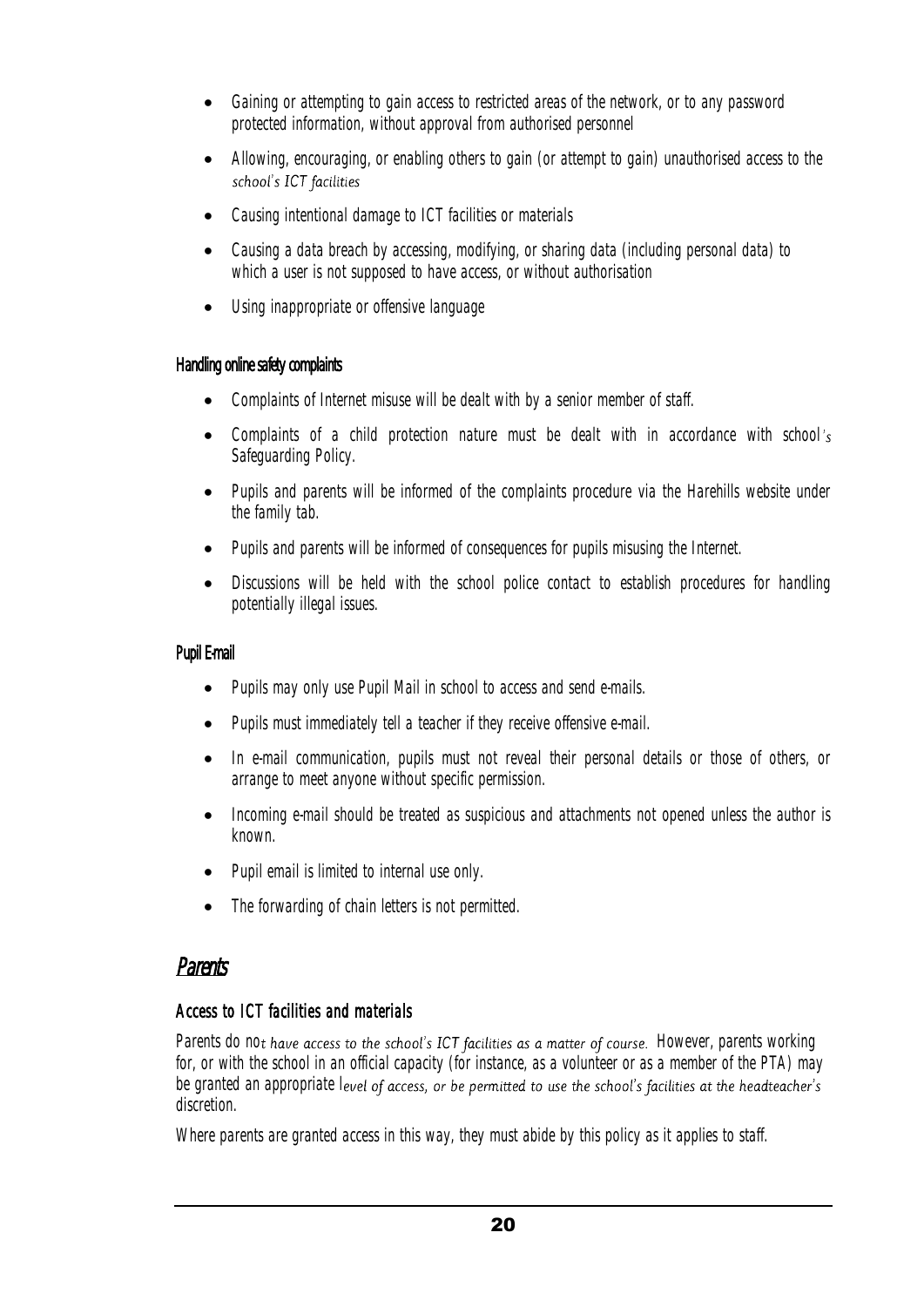#### Communicating with or about the school online

We believe it is important to model for pupils, and help them learn, how to communicate respectfully with, and about, others online. Parents play a vital role in helping model this behaviour for their children, especially when communicating with the school through our website.

#### Data security

The school is responsible for making sure it has the appropriate level of security protection and procedures in place. It therefore takes steps to protect the security of its computing resources, data and user accounts. However, the school cannot quarantee security. Staff, pupils, parents and others who use the school's ICT facilities should use safe computing practices at all times.

#### Software updates, firewalls and anti-virus software

All of the school's ICT devices that support software updates, security updates and anti-virus products will be configured to perform such updates regularly or automatically.

Users must not circumvent or make any attempt to circumvent the administrative, physical and technical safeguards we implement and maintain to protect personal data and the school's ICT facilities.

Any personal devices using the school's network must all be configured in this way.

#### Data protection

All personal data must be processed and stored in line with data protection regulations and the school's data protection policy.

The School's Data Protection Policy can be found on Parago. A Hard Copy is available from the office.

#### Access to facilities and materials

All users of the school's ICT facilities will have clearly defined access rights to school systems, files and devices.

Users should not access, or attempt to access, systems, files or devices to which they have not been granted access. If access is provided in error, or if something a user should not have access to is shared with them, they should alert their line manager immediately.

Users should always log out of systems and lock their equipment when they are not in use to avoid any unauthorised access. Equipment and systems should always be logged out of and closed down completely at the end of each working day.

# Protection from cyber attacks

The school will:

Work with governors and the IT department to make sure cyber security is given the time and resources it needs to make the school secure

Provide annual training for staff (and include this training in any induction for new starters, if they join outside of the school's annual training window) on the basics of cyber security, including how to:

- Check the sender address in an email
- Respond to a request for bank details, personal information or login details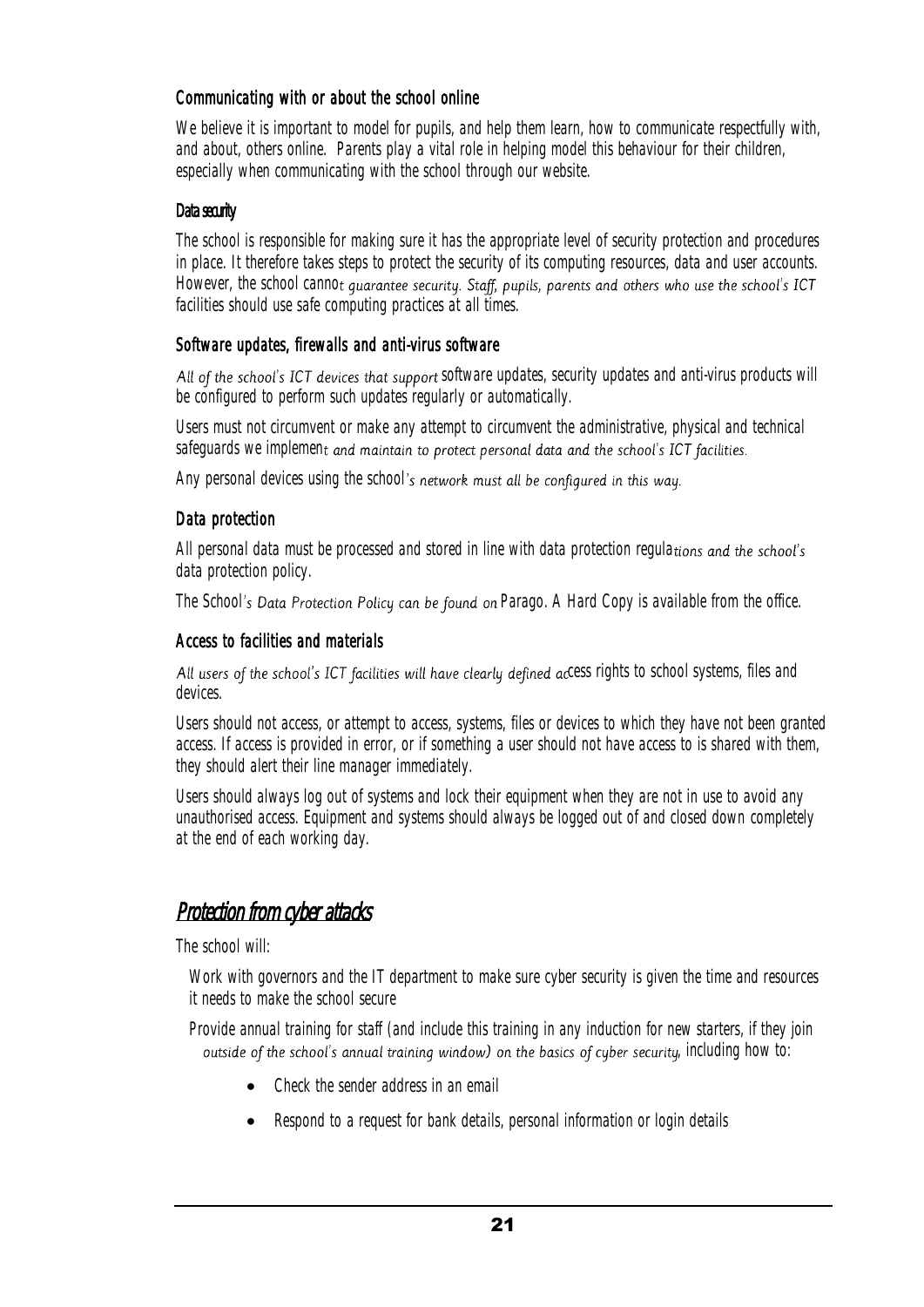• Verify requests for payments or changes to information

Make sure staff are aware of its procedures for reporting and responding to cyber security incidents Investigate whether our IT software needs updating or replacing to be more secure

Not engage in ransom requests from ransomware attacks, as this would not guarantee recovery of data Put controls in place that are:

- **Proportionate**': the school will verify this using a third-party audit annually to objectively test that what it has in place is up to scratch
- Multi-layered: everyone will be clear on what to look out for to keep our systems safe
- Up-to-date: with a system in place to monitor when the school needs to update its software
- **Regularly reviewed and tested:** to make sure the systems are as up to scratch and secure as they can be

Back up critical data once a day and store these backups on [cloud based backup systems/external hard drives that aren't connected to the school network and which can be stored off the school premises]

Delegate specific responsibility for maintaining the security of our management information system (MIS) to Computer Manager

Make sure staff:

- Enable multi-factor authentication where they can, on things like school email accounts
- Store passwords securely using a password manager
- All users of the school's ICT facilities should set strong passwords for their accounts and keep these passwords secure.
- Users are responsible for the security of their passwords and accounts, and for setting permissions for accounts and files they control.
- Members of staff or pupils who disclose account or password information may face disciplinary action. Parents or volunteers who disclose account or password information may have their access rights revoked.
- All staff will use a password manager to help them store their passwords securely. Teachers will generate passwords for pupils using a password manager/generator and keep these in a secure location in case pupils lose or forget their passwords.

Make sure ICT staff:

- Conduct regular access reviews to make sure each user in the school has the right level of permissions and admin rights
- Have a firewall in place that is switched on
- Check that its supply chain is secure, for example by asking suppliers about how secure their business practices are and seeing if they have the [Cyber Essentials](https://www.ncsc.gov.uk/cyberessentials/overview) certification
- Develop, review and test an incident response plan with the IT department, for example, including how the school will communicate with everyone if communications go down, who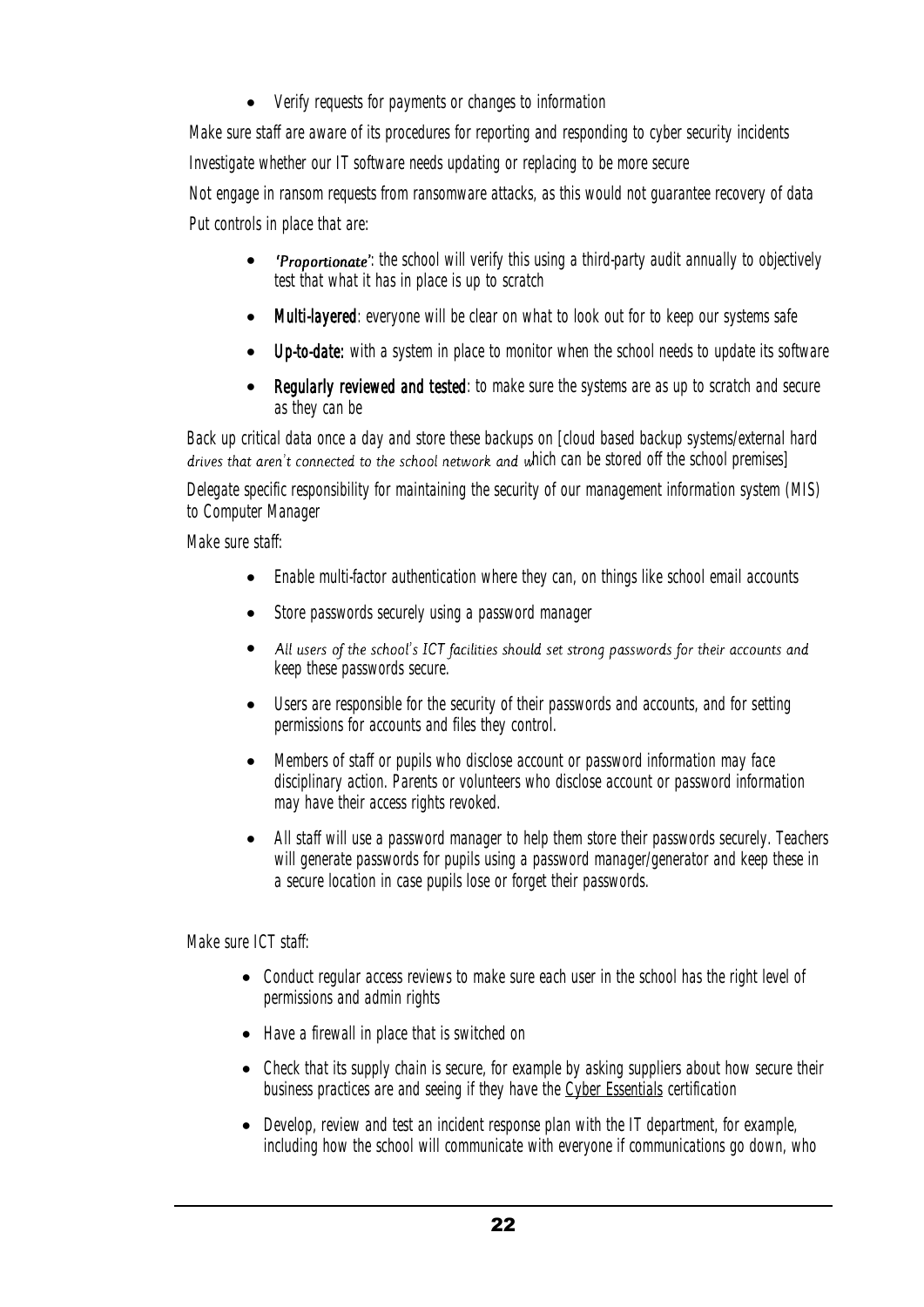will be contacted when, and who will notify [Action Fraud](https://www.actionfraud.police.uk/) of the incident. This will be reviewed and tested once a year and after a significant event has occurred, using the NCSC's 'Exercise in a Box'

• Work with our Local Authority to see what it can offer the school regarding cyber security, such as advice on which service providers to use or assistance with procurement

This school:

- Has the educational filtered secure broadband connectivity through EXA Networks
- Uses EXA Networks filtering system which blocks sites that fall into categories such as:
- Pornography
- Race hatred, including those which could lead to radicalisation or extremism and that staff are aware of the dangers these sites pose
- Gaming
- sites of an illegal nature, etc
- All changes to the filtering policy is logged and only available to staff with the approved 'web filtering management' status;
- Uses USO user-level filtering where relevant, thereby closing down or opening up options appropriate to the age / stage of the students;
- Ensures network healthy through use of Sophos anti-virus software etc. and network set-up so staff and pupils cannot download executable files;
- Uses approved systems such as S2S, USO FX, secured email to send personal data over the Internet and uses encrypted devices or secure remote access were staff need to access personal level data off-site;
- Blocks all Chat rooms and social networking sites;
- Only unblocks other external social networking sites for investigative purposes;
- $\bullet$  Has blocked pupil access to music download or shopping sites  $-$  except those approved for educational purposes at a regional or national level, such as Audio Network;
- Works in partnership with EXA Networks to ensure any concerns about the system are communicated so that systems remain robust and protect students;
- Is vigilant in its supervision of pupils' use at all times, as far as is reasonable, and uses commonsense strategies in learning resource areas;
- Ensures all staff and students have signed an Acceptable Use Agreement and understand that they must report any concerns;
- Requires staff to preview websites before use [where not previously viewed or cached] . Never allows / Is vigilant when conducting 'raw' image search with pupils e.g. Google image search;
- Informs all users that Internet use is monitored;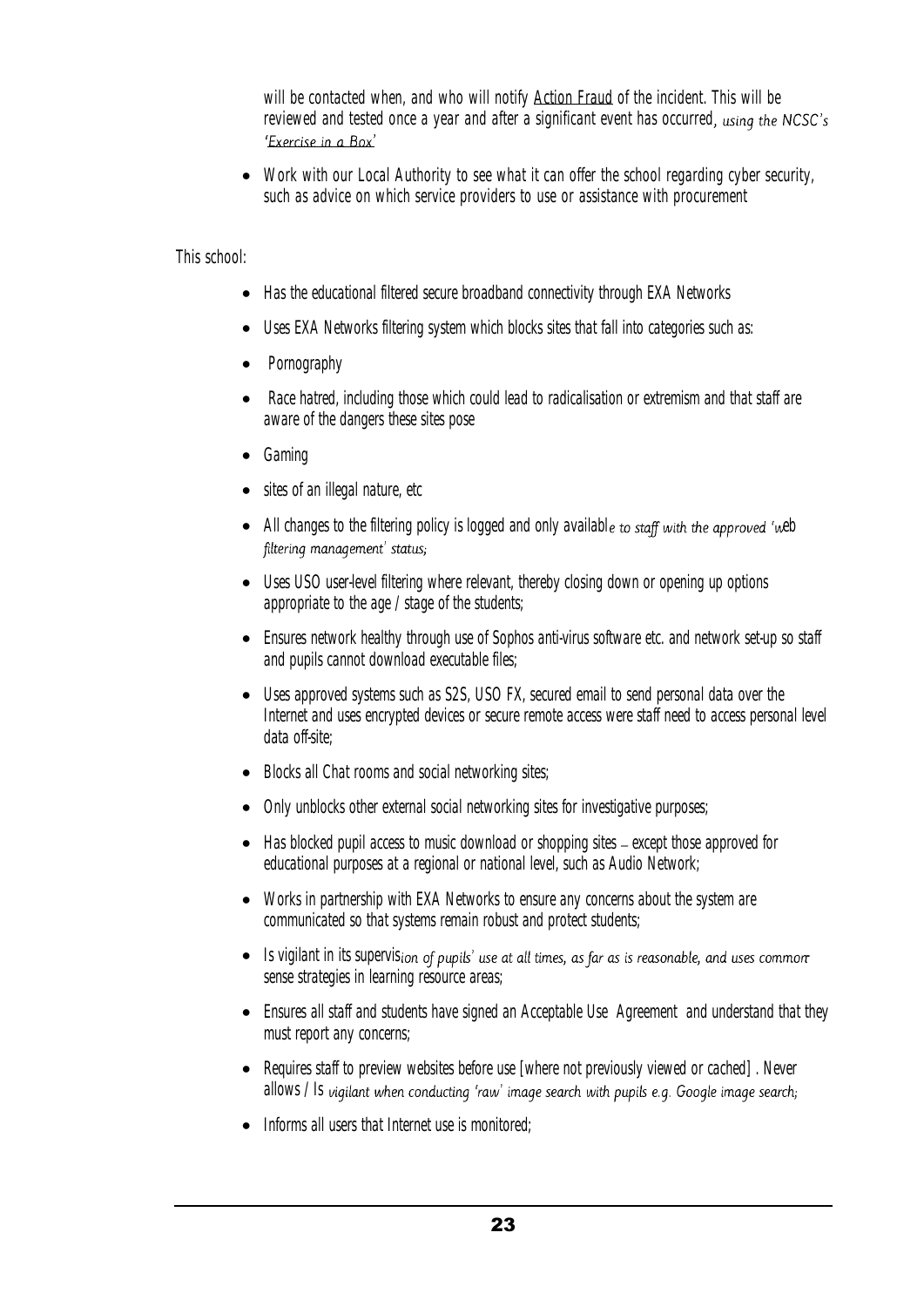- Informs staff and students that that they must report any failure of the filtering systems directly to the ICT Manager. Our ICT Manager logs or escalates as appropriate to the technical service provider (EXA Network) as necessary;
- Makes clear all users know and understand what the 'rules of appropriate use' are and what sanctions result from misuse – through staff meetings and teaching;
- Provides advice and information on reporting offensive materials, abuse/ bullying etc. available for pupils, staff and parents
- Immediately refers any material we suspect is illegal to the appropriate authorities Police and the LA.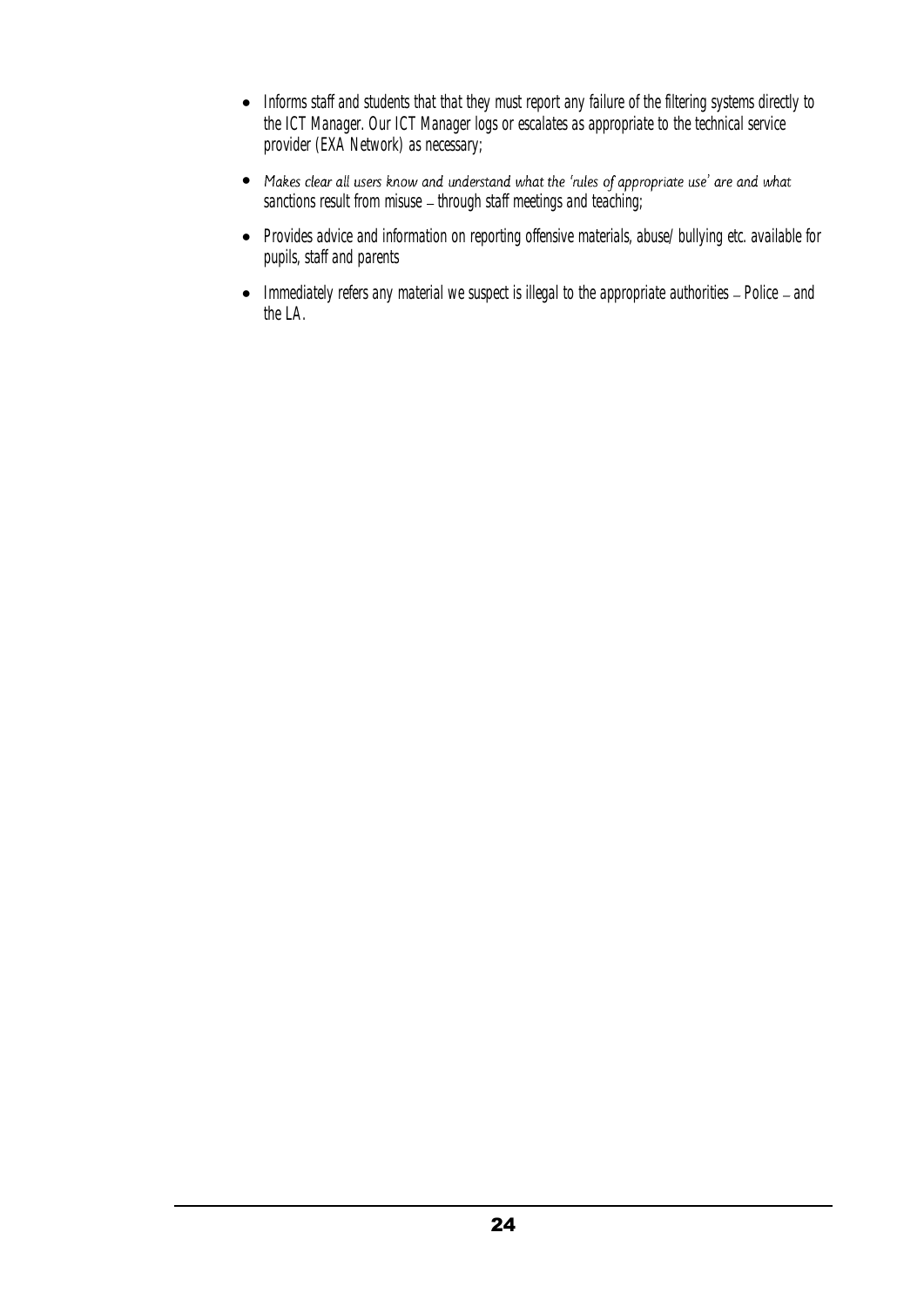#### Internet access

The school wireless internet connection is secured.

# Parents and visitors

Parents and visitors to the school will not be permitted to use the school's will unless specific authorisation is granted by the headteacher.

The headteacher will only grant authorisation if:

- Parents are working with the school in an official capacity (e.g. as a volunteer or as a member of the PTA)
- $\bullet$  Visitors need to access the school's visitor wifi (Harehills Guest) in order to fulfil the purpose of their visit (for instance, to access materials stored on personal devices as part of a presentation or lesson plan)

#### Published content and the school web site

Staff or pupil personal contact information will not generally be published. The contact details given online should be the school office.

The Head Teacher and Governors will take overall editorial responsibility and ensure that content is accurate and appropriate.

#### Publishing pupil's images and work

Pupils' full names will not be used anywhere on a school Web site or other on-line space, particularly in association with photographs. This is recommended by CEOPS as it stops people who do not know a child being able to identify them outside school.

Written permission from parents or carers will be obtained before photographs of pupils are published on the school Web site.

Pupil image file names will not refer to the pupil by name.

Parents should be clearly informed of the school policy on image taking and publishing

The school will block access to social networking sites. Although the school recognises that primary age children should not be on social media sites it will consider how to educate pupils in their safe use.

Newsgroups will be blocked unless a specific use is approved.

Pupils will be advised never to give out personal details of any kind which may identify them, their friends or their location.

#### Managing technologies

Emerging technologies will be examined for educational benefit and a risk assessment will be carried out before use in school is allowed.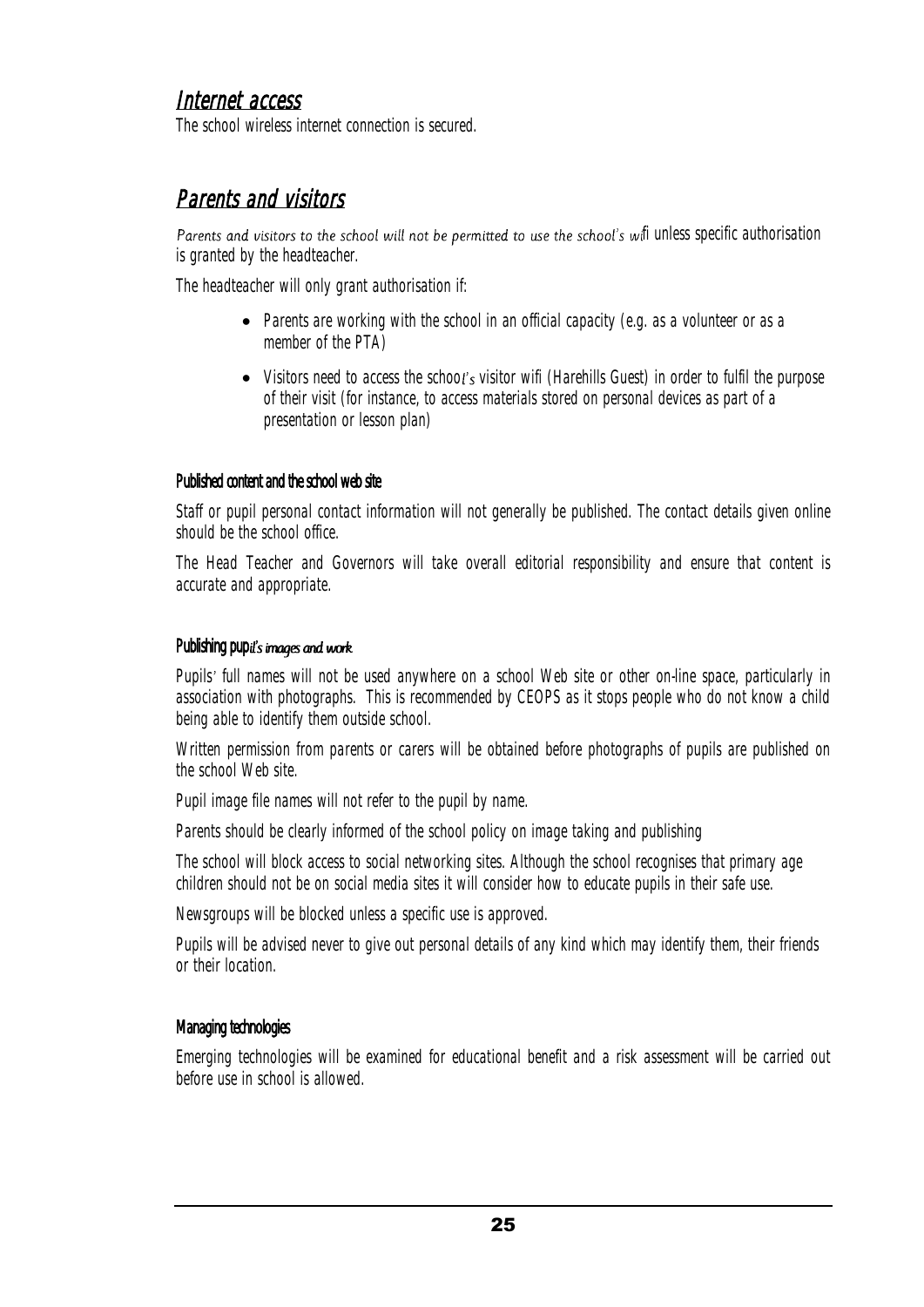The Senior Leadership Team should note that technologies such as mobile phones with Internet access can bypass school filtering systems and present a new route to undesirable material and communications.

Children are forbidden from bringing mobile phones to school.

Games machines including the Nintendo DSi and others have Internet access which may not include filtering. Care is required in any use in school or other officially sanctioned location. This must be taken into consideration for further purchases of handheld games machines.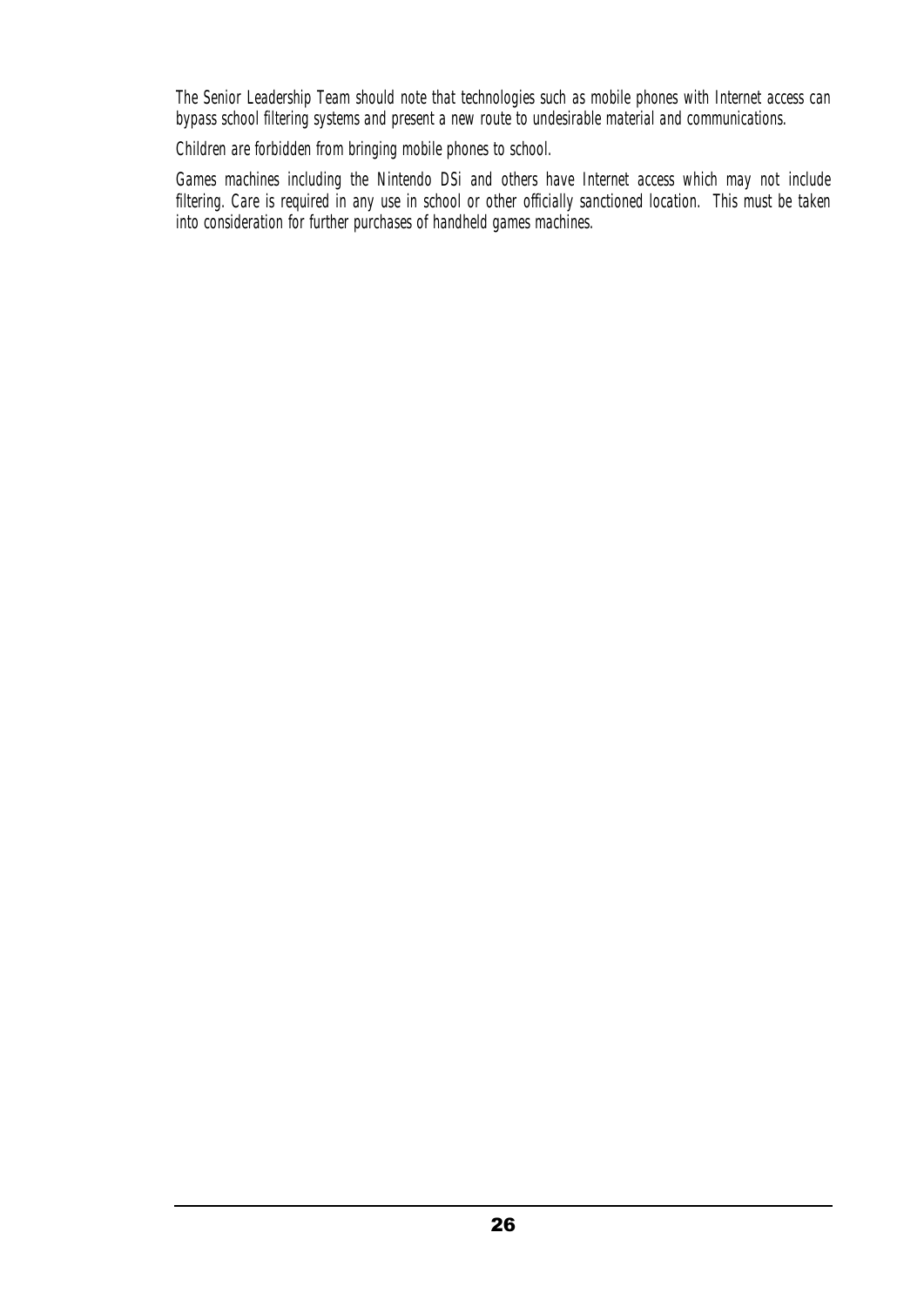#### Policy Decisions

#### Authorising Internet access

All staff must read and sign the "Staff Code of Conduct for ICT" before using any school ICT resource.

The school will maintain a current record of all staff and pupils who are granted access to school ICT systems.

At Key Stage 1, access to the Internet will be by adult demonstration with directly supervised access to specific, approved on-line material.

In Key Stage 2, children will be given their own email account details. They are introduced to, and use email as part of the ICT/Computing scheme of work.

Makes clear that no one should log on as another user and makes clear that pupils should never be allowed to log-on or use teacher and staff logins as these have far less security restrictions and inappropriate use could damage files or the network;

Has set-up the network with a shared work area for pupils and one for staff. Staff and pupils are shown how to save work and access work from these areas;

Parents will be asked to sign and return a form to consent the use of the Internet at the start of each new school year.

#### Assessing risks

The school will take all reasonable precautions to prevent access to inappropriate material. However, due to the international scale and linked nature of Internet content, it is not possible to guarantee that unsuitable material will never appear on a computer connected to the school network. Neither the school nor EXA Networks can accept liability for any material accessed, or any consequences of Internet access.

The school should audit ICT use to establish if the online safety policy is adequate and that the implementation of the online safety policy is appropriate and effective.

#### Community Access to the Internet

The school will not allow external out of school lettings to use the Internet from school unless this has been agreed with the Head teacher and the appropriate consent form signed.

The school will liaise with local organisations to establish a common approach to online safety.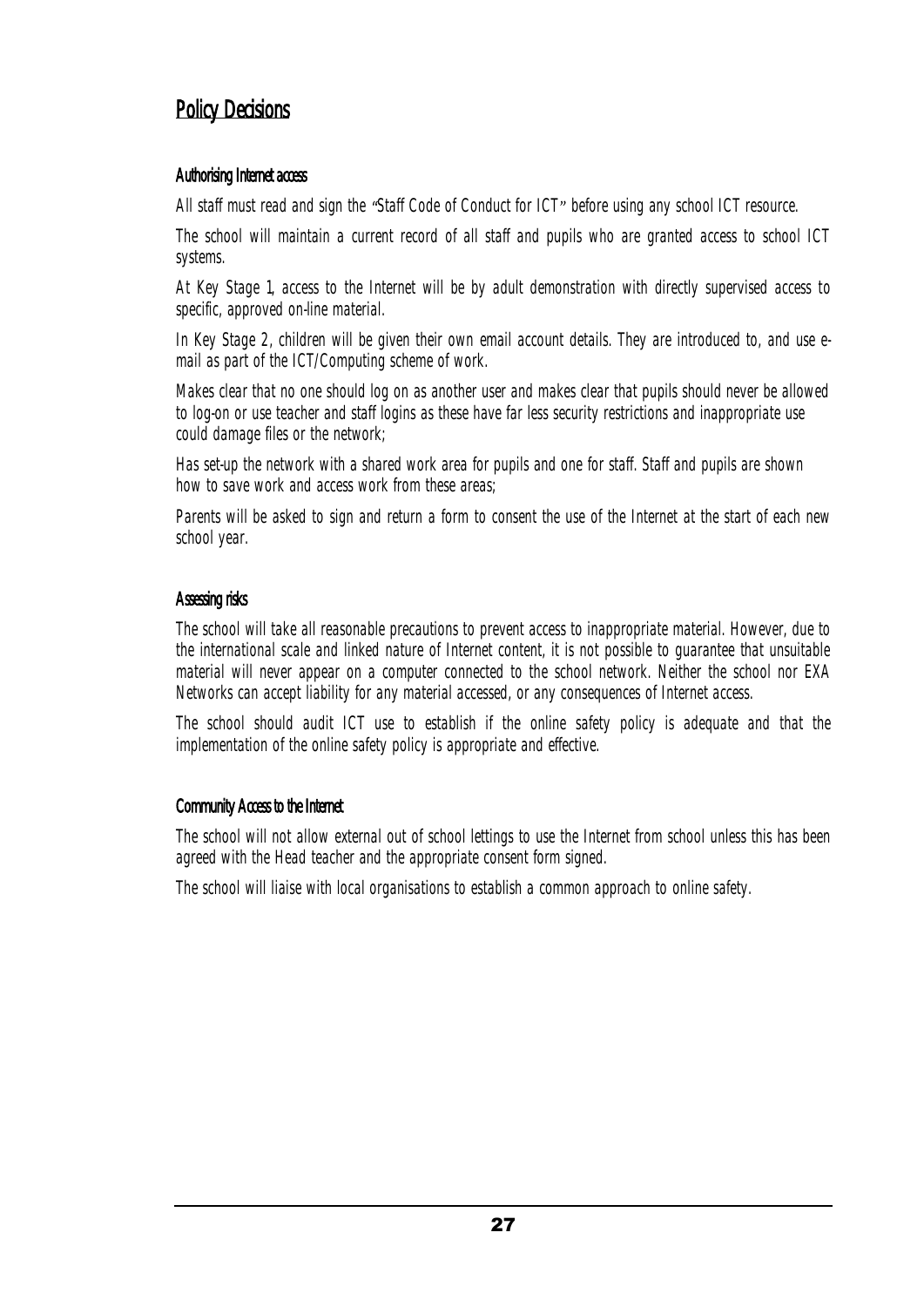#### Communications Policy

#### Introducing the online safety policy to pupils

Online safety rules will be posted in all rooms where computers are used and discussed with pupils regularly.

Pupils will be informed that network and Internet use will be monitored and appropriately followed up.

A programme of training in online safety will be developed, possibly based on the materials from CEOP.

Online safety training will be embedded within the Computing curriculum or the Personal Social and Health Education (PSHCE) curriculum.

#### Staff and the online safety policy

All staff will be given the School online safety Policy and its importance explained.

Staff must be informed that network and Internet traffic can be monitored and traced to the individual user.

Staff that manage filtering systems or monitor ICT use will be supervised by a member of senior management and work to clear procedures for reporting issues.

Staff will always use a child friendly safe search engine when accessing the web with pupils.

#### Enlisting parents' and carers' support

Parents' and carers' attention will be drawn to the School online safety Policy in newsletters, the school brochure and on the school Web site.

The school will maintain a list of online safety resources for parents/carers.

The school will ask all new parents to sign the parent /pupil agreement when they register their child with the school.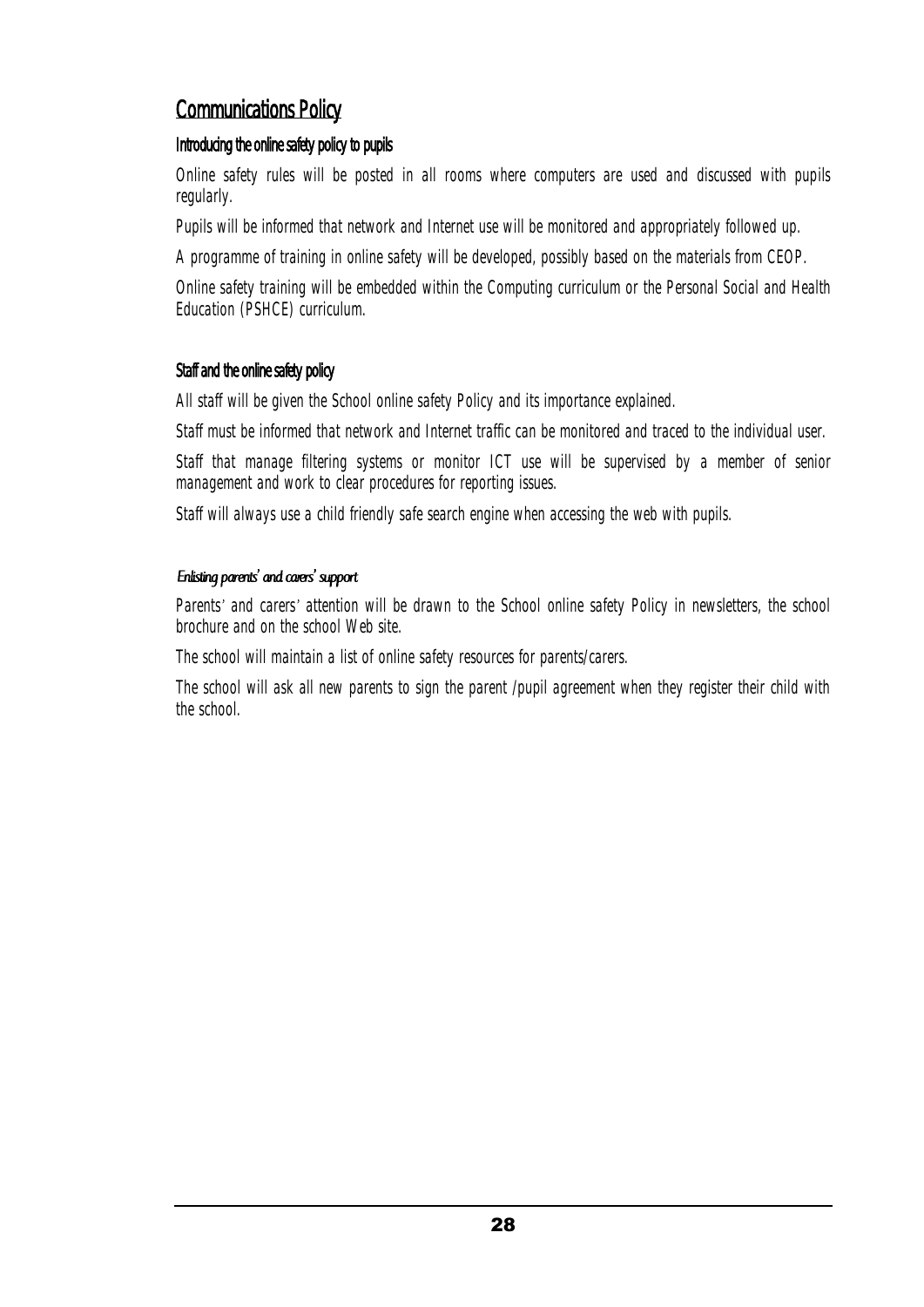# Staff Code of Conduct for ICT

To ensure that all members of staff are fully aware of their professional responsibilities when using information systems and when communicating with each other and pupils, you are asked to sign this code of conduct. Members of staff should consult the school's Online safety policy for further information and clarification.

- I understand that it is a criminal offence to use a school ICT system for a purpose not permitted by its owner.
- I appreciate that ICT includes a wide range of systems, including mobile phones, PDAs, digital cameras, email, social networking and that ICT use may also include personal ICT devices when used for school business.
- I understand that school information systems may not be used for private purposes without specific permission from the Head teacher.
- I understand that my use of school information systems, Internet and email may be monitored and recorded to ensure policy compliance.
- I will respect system security and I will not disclose any password or security information to anyone other than an authorised system manager.
- I will not install any software or hardware without permission.
- I will ensure that personal data is stored securely and is used appropriately, whether in school, taken off the school premises or accessed remotely in accordance to the GDPR privacy statement.
- I will respect copyright and intellectual property rights.
- I will report any incidents of concern regarding children's safety to the Designated Child Protection Coordinator or Head teacher.
- I will ensure that electronic communications with pupils including email, IM and social networking are compatible with my professional role and that messages cannot be misunderstood or misinterpreted. (Do not add current pupils as "friends" and consider carefully about the ex-pupils still in FT education as "friends" on Facebook or other social networking sites.) I know I should not access these facilities during directed time or by using school equipment. During access to such sites either in or out of school, I will not comment on this school or any persons in it, which might bring the school into disrepute.
- I will promote online safety with students in my care at the start of each half term and in computing lessons and will help them to develop a responsible attitude to system use, communications and publishing.
- The school may exercise its right to monitor the use of the school's information systems and Internet access, to intercept email and to delete inappropriate materials where it believes unauthorised use of the school's information system may be taking place, or the system may be being used for criminal purposes or for storing unauthorised or unlawful text, imagery or sound.

#### I have read, understood and accept the Staff Code of Conduct for ICT.

| $\neg$<br>۷۲<br>AL. |  |  |
|---------------------|--|--|
|---------------------|--|--|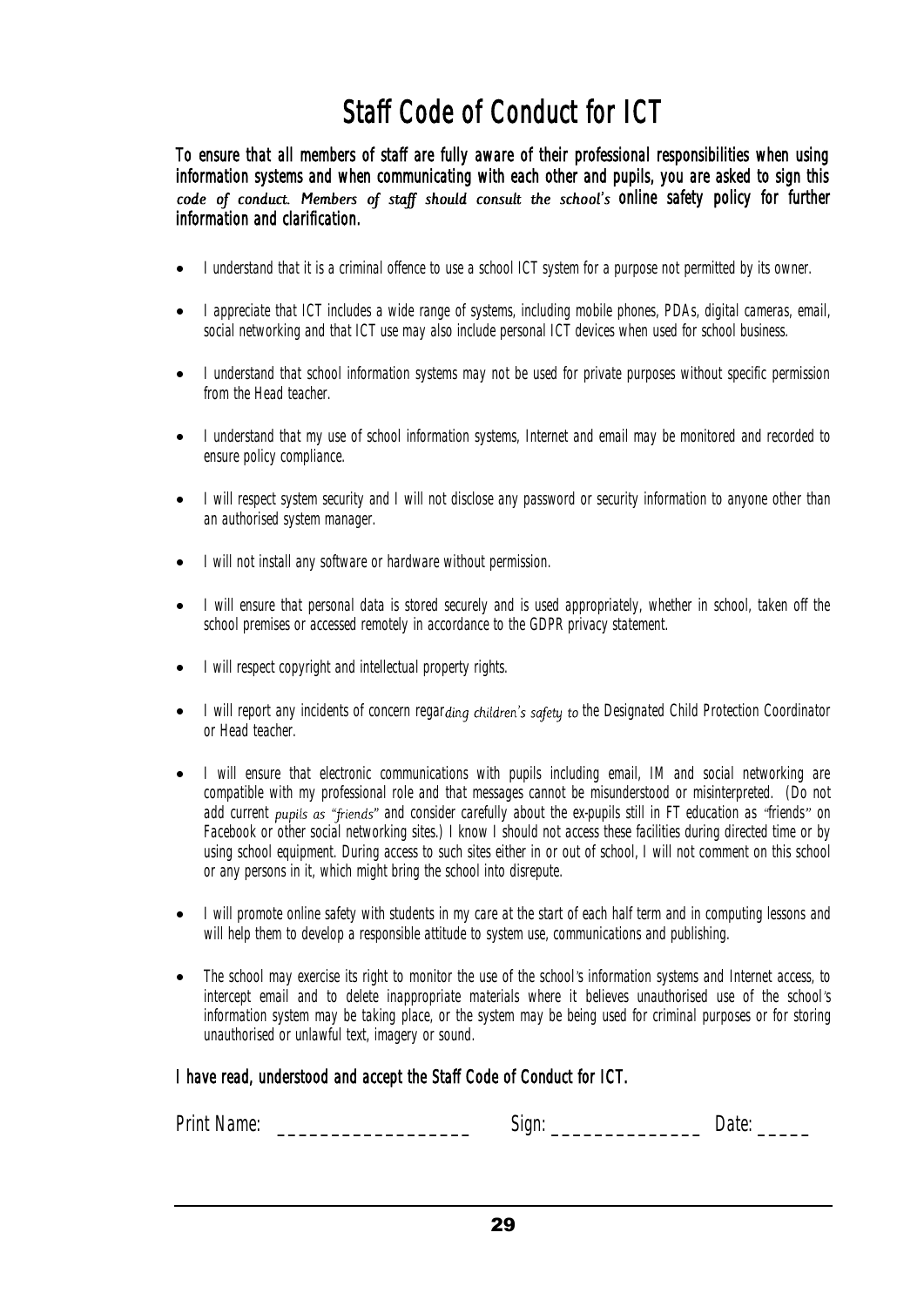# HAREHILLS PRIMARY SCHOOL Code of Conduct for the Acceptable Use of ICT Year 1 and Year 2 Pupils

ICT means Information & Communication Technology and includes:

Computers, the school computer network, laptops, the school e-mail, the Internet, webcams, digital cameras, mobile phones, memory sticks, computer disks, games consoles (especially those that have internet connection or a built in camera), DVDs, CDs, DVD/video/CD players, mp3 payers, I-pods and many other devices that can be operated by connecting them to a computer.

The school uses ICT to help me with my learning.

The school does its best to keep me safe when I am using ICT.

This is part of my learning about Online safety.



#### I understand that

- The school makes these rules so as to be fair to everyone.
- The school will keep a record of everything I do on the school computers.
- If I deliberately break these rules I will get into trouble.



#### I will

• Always ask permission from a member of staff before I use any ICT equipment in school.



- Use school ICT in a sensible and responsible way.
- Only use my own username and password when I log on to a school computer.
- Tell a member of staff straight away if I accidentally do something that I know I am not supposed to do with school ICT equipment.
- Tell a member of staff if I see anything on a school computer that upsets me or I do not like.



#### I will not

- Use a mobile phone at school.
- Deliberately use ICT to cause harm or be nasty to another person.



| Full name |   |
|-----------|---|
| `lacc     | . |
| ∩at∆      |   |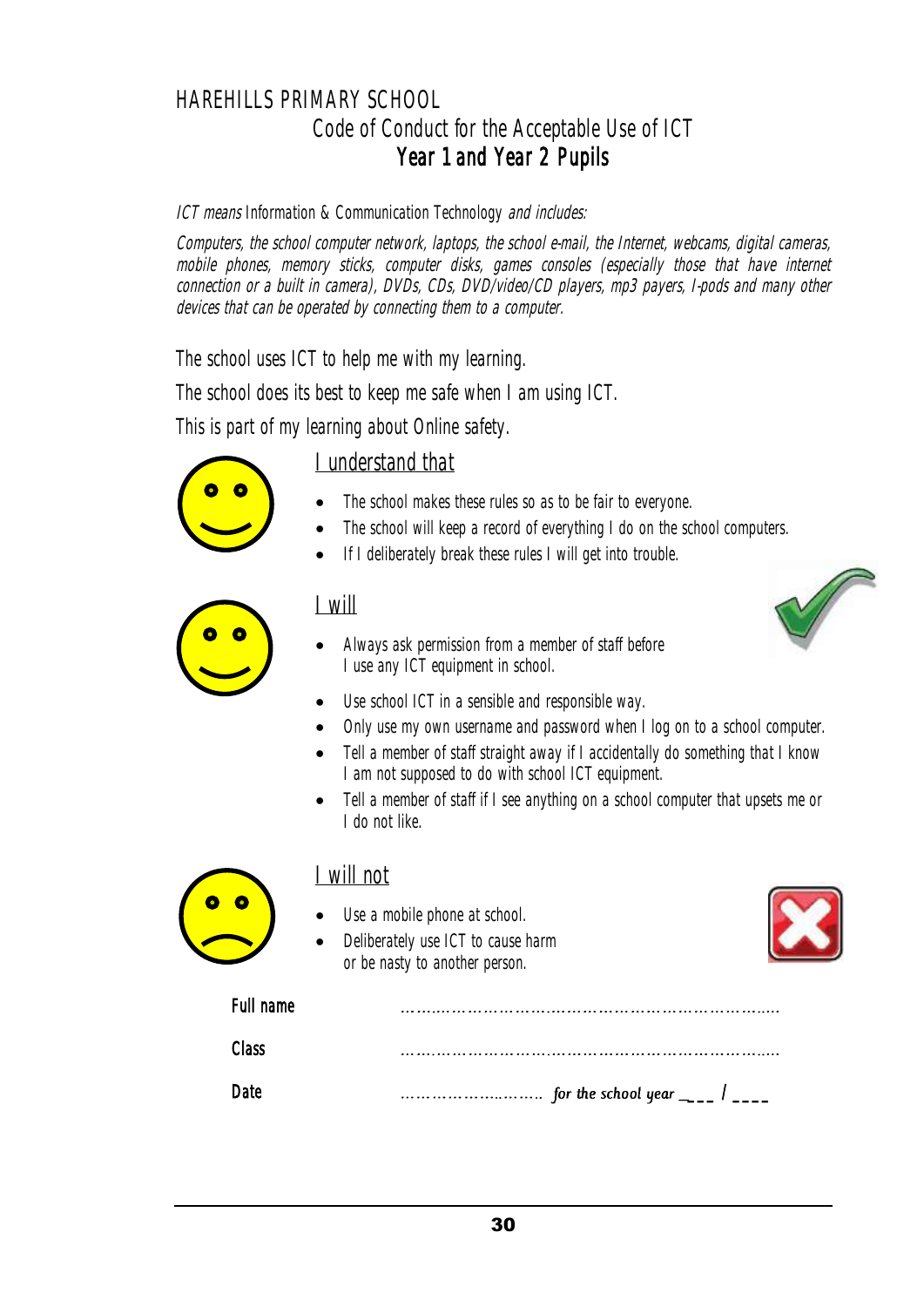# HAREHILLS PRIMARY SCHOOL Code of Conduct for the Acceptable Use of ICT Year 3, Year 4, Year 5 and Year 6 Pupils

The school uses ICT to help me with my learning. The school does its best to keep me safe when I am using ICT.

This is part of my learning about online safety.

#### I understand that

- The school makes these rules to keep me, my family and my friends safe.
- The school makes these rules so as to be fair to everyone.
- The school will keep a record of everything I do on the school computers, the Internet sites I visit and all my e-mails.
- If I deliberately break these rules I will get into trouble,
- my parent / carer may be told and I may not be allowed to use school ICT equipment.

#### I will

- Always ask permission from a member of staff before I use any ICT equipment in school.
- Always ask permission from a teacher before I use the Internet or use e-mail.
- Use school ICT in a sensible and responsible way.
- Do my best to look after school ICT equipment properly.
- Only use my own username and password when I log on to a school computer.
- Keep my login and e-mail password secret.
- Follow the school's "Rules for Responsible Internet Use"
- when I am using the Internet (EXA Network).
- Save my work in my own user area on the school network.
- Ask permission before I save any work in the Resources drive of the school network.
- Tell a member of staff straight away if I accidentally do something that I know I am not supposed to do with school ICT equipment.